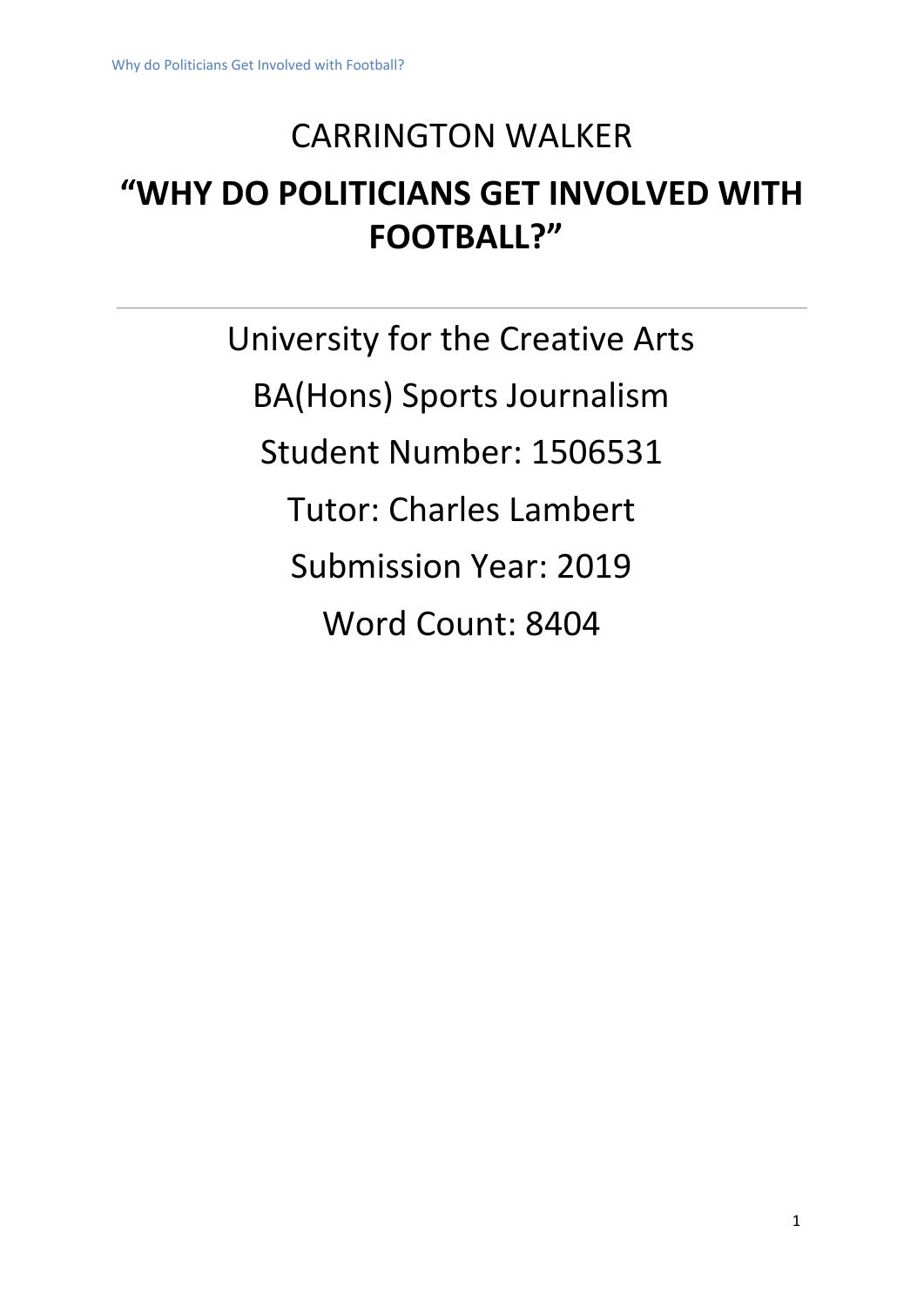## **Contents**

| Introduction                                    | 3                |
|-------------------------------------------------|------------------|
| <b>Literature Review</b>                        | $\sqrt{4}$       |
| Methodology                                     | $\boldsymbol{9}$ |
| Més que un Club                                 | 10               |
| <b>Beitar Jerusalem FC</b>                      | 14               |
| Big Business and Politics in the United Kingdom | 19               |
| Conclusion                                      | 23               |
| <b>Appendices</b>                               | 25               |
| <b>Bibliography</b>                             | 26               |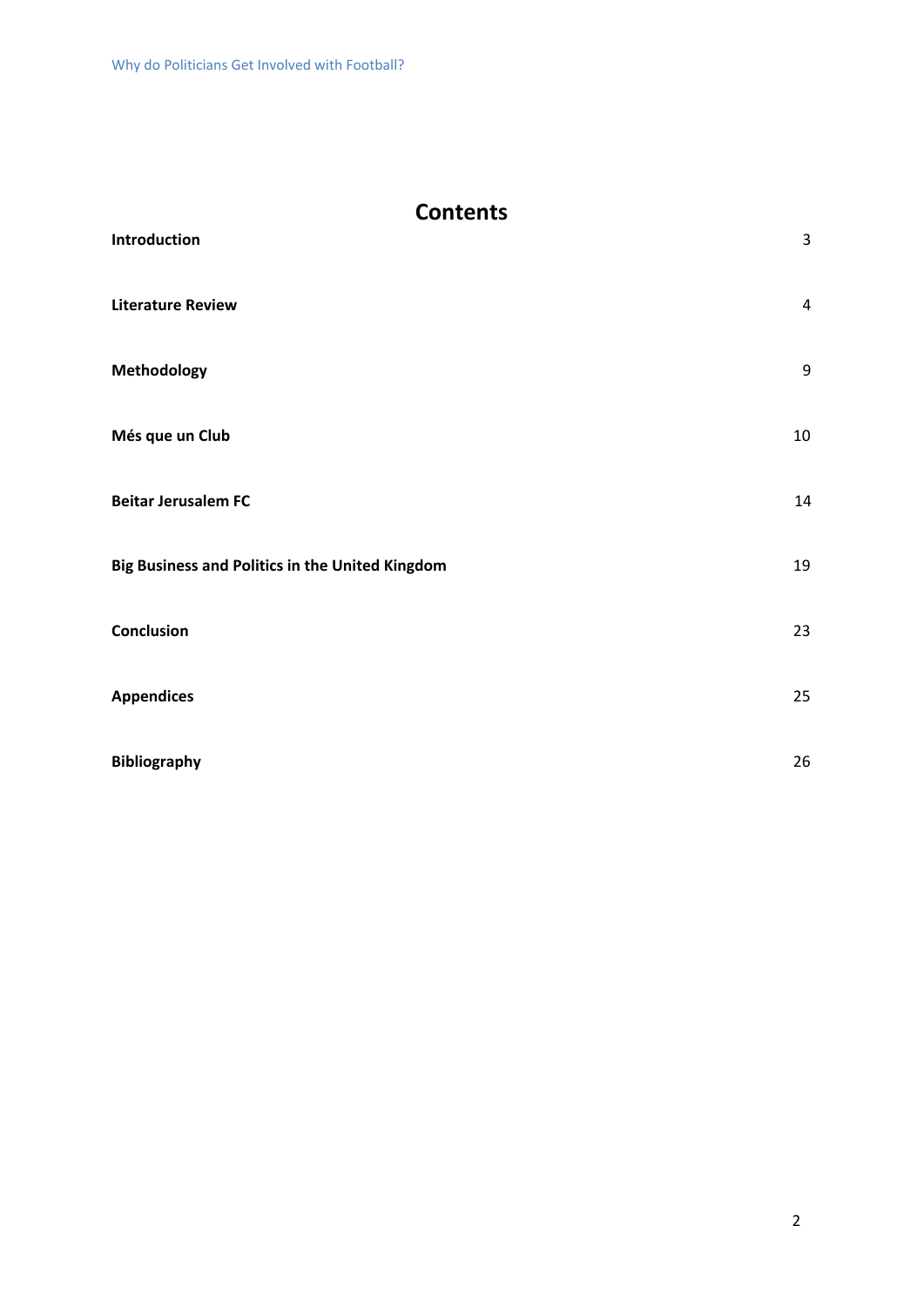#### **Introduction**

Politics and sports have often entwined themselves together throughout history. Any given sport has the power to capture the mind and heart of a nation. A society bound to the promise of sporting glory can potentially hold a lot of power. Football is the most popular spectator sport in the world, meaning that, politically, it's a populists' dream. Through tried and tested methods politicians have, almost systematically, used football as a means for political gain in one form or another. Lincoln Allison notes how "in the United Kingdom, government is involved in programmes to achieve sporting success and acquire major championships to a degree that was almost inconceivable in the 80s." **(Allison, L 2004)** Allison also points out how this tactic of linking sport and government is displayed across all cultures, further discussing "in Africa, we shall argue, there was a heyday of successful intervention lasting from the 1960s to the 1980s during which governments were able to achieve goals of international prestige and internal unity through sport." (2004)

Moreover, it can be said that political involvement with football varies depending on the nation in question, as Allison alluded to. However, this also applies to the reasoning behind a politician's participation in the sport, be it nationally or at club level. These two factors are both primary influences on the analysis I will be undertaking throughout this dissertation. I'll be using three countries as primary case studies and for each example I'll examine an incident, or incidents, where a politician has attached themselves to a football side and the reasoning behind their decision. While comparing, I'll use the 'Imagined Communities' theory, devised by Benedict Anderson (2006), to deduce why and how they have a presence in football.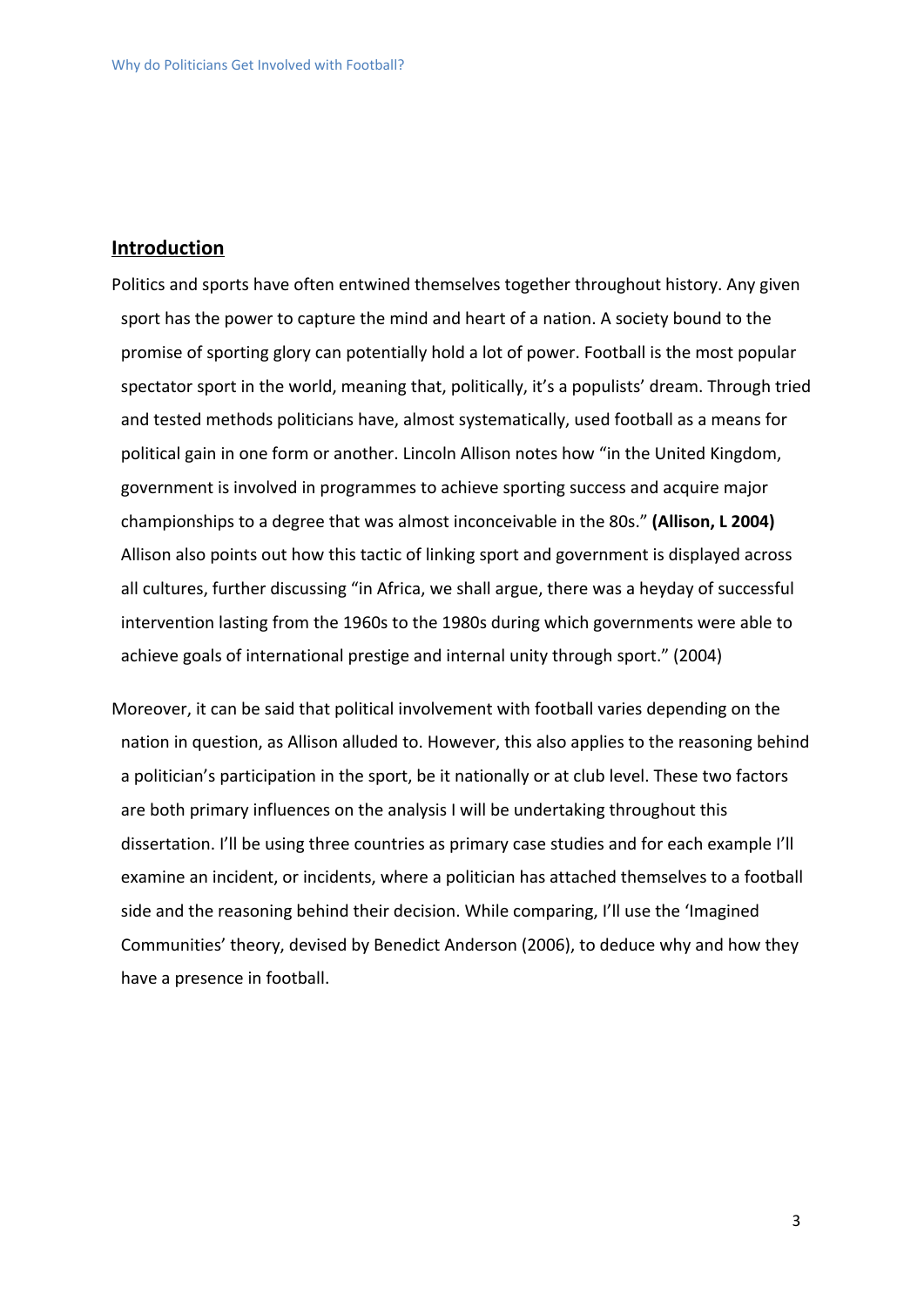#### **Literature Review**

The premise for this paper comes from Benedict Anderson's theory of 'Imagined Communities' in which he defines a nation as "an imagined political community – and imagined as both inherently limited and sovereign. It is *imagined* because the members of even the smallest nation will never know most of their fellow-members, meet them, or even hear of them, yet in the minds of each lives the image of communion." **(Anderson, B 2006:6)** This definition presented the concept of imagined communities to me, leading to the idea of a football fan base being an example. A football fan base consists of people from a range of social backgrounds, yet all unite together in support of 11 men, most of whom they'll never meet, playing a game on an outlined stretch of grass. As a result, the link between politicians and football clubs, or fanbases, became more intriguing as it was clear a fanbase offered a ready-made platform and audience for them to voice their ideologies.

Something that became obvious when researching was the connection between a person who is, or has a desire to be, a part of a footballing fan base and someone who holds patriotic views. This was heralded by Noam Chomsky in *Manufacturing Consent* when he converses: "I remember in high school, already I was pretty old. I suddenly asked myself at one point, why do I care if my high school team wins the football game? I mean, I don't know anybody on the team, you know? I mean, they have nothing to do with me. I mean, why am I cheering for my team? - It doesn't make sense. But the point is, it does make sense: it's a way of building up irrational attitudes of submission to authority, and group cohesion behind leadership elements - in fact, it's training in irrational jingoism." **(Noam Chomsky in** *Manufacturing Consent,* **Channel 4 1995)**

There were few sources of literature that directly addressed the fundamental question I set out to address in my research which was 'Why do politicians get involved with football?' However, many alluded to areas of enquiry I was targeting to obtain an answer. This suggested to me there was an apparent gap in the research analysing political influences in football whilst implementing the 'Imagined Communities' theory.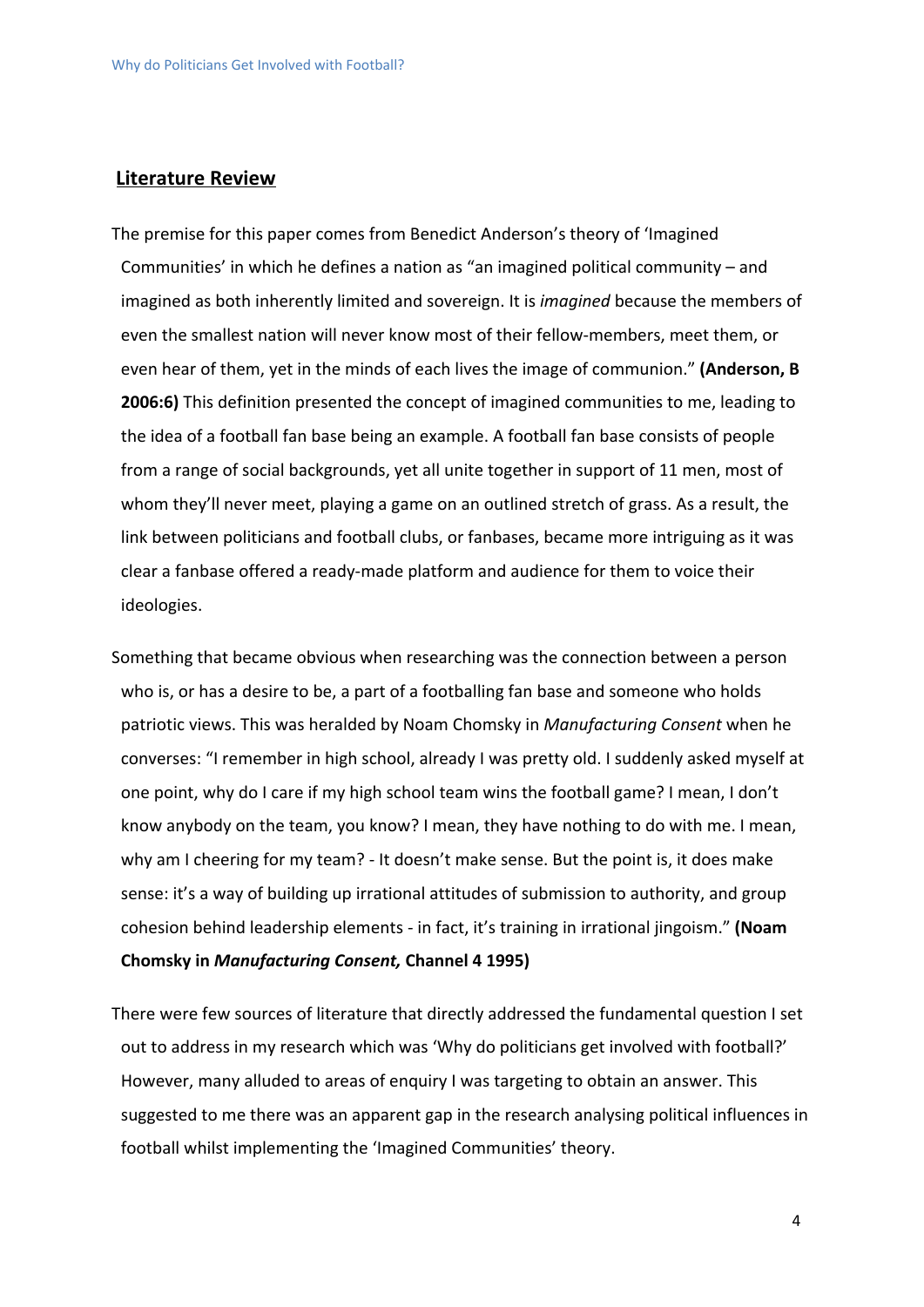Perhaps the most explicit application of Anderson's theory to the sport of football is the Frank. J Lechner article 'Imagined Communities in the global game: soccer and the development of Dutch national identity" in which Lechner states in his abstract that he sets out to "show how the involvement of the Dutch national team in global competition aided the construction of a myth of national football distinction and how media coverage and discourse turned this myth into a key element of a reimagined national community." **(Lechner, FJ 2007)** Lechner draws on the "idea that nations are 'imagined communities' that have 'invented' their presumed national traditions, it has developed a way of thinking about national sporting traditions that lead us to expect any imagined distinction to break down on closer inspection, both because the actual soccer record does not match the idealized national style and because any country's national myth-making is bound to resemble that of many other nations."(2007) The article also highlights how football was used to expose an imagined community, in this case the football identity of the Dutch national side, using the 2006 FIFA World Cup performance and appointment of Dutch footballing icon, Marco Van Basten, as key components in doing so. By doing so, Lechner has allowed me to set a distinction in how I am able to identify the imagined communities in my chosen case studies by transferring the idea that the fans of the Dutch national side share enough ideologies to qualify as an example to a football club's fan base. Because there was no discussion of political influences in the article, I have assessed academia in other fields to bridge this gap.

Vic Duke and Liz Crolley address the relationship between politics and sport in Argentina, observing that "what is distinctive about Argentina is that sport and politics are inextricably linked. *Futbol* is an extension of politics; it is part of the political system and anything that begins as a sports issue rapidly becomes politicised." **(Duke, V & Crolley, L 2001)** This alliance began to form in the early 1900s, with the 'population explosion' of Buenos Aires being a huge catalyst. A rise in population led to "an accelerated process of suburbanisation and a marked expansion in the transport infrastructure" Duke and Crolley continue to observe "this combination of urban elements rendered the *barrio*, or neighbourhood, central to life experience for the inhabitants of Buenos Aires. The *barrios* were crystallised as political and cultural creations in the 1910s. - Football clubs that were established in the late 19th and early 20th centuries played an important role in the social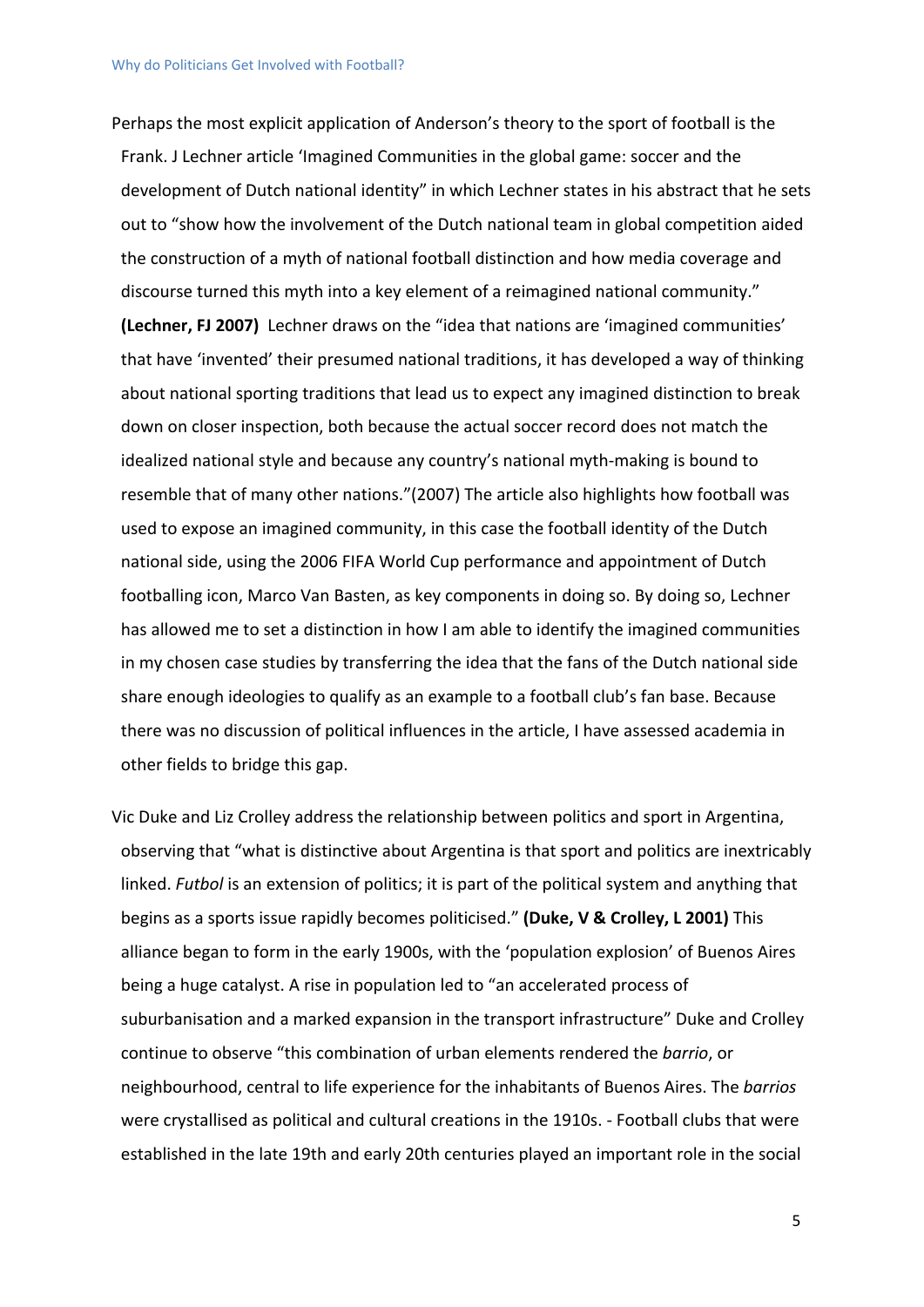and political life of the *barrio* where they were based. The football club came to represent the locality and contributed to the integration of a young immigrant population into Argentine society." Shortly after these developments, which oversaw the beginnings of an imagined community in the form of '*barrios'*, "the structures that integrate *futbol* and politics to this day were established. Of crucial importance to the subsequent development of *futbol* in Argentina is that it preceded democratic politics." (2001) Interestingly, as not seen in other literature on the subject of politics and sports, Argentine culture saw political parties adopt football infrastructure. They effectively used the imagined communities which had spawned through neighbourhood clubs as a template to run themselves in a "similar manner". This was exploited by Juan Peron in the late 40s – 50s who established the Peronist political movement in Argentina. Following his removal from office in 1955, the newly formed government sought to "eradicate every vestige of Peronism from national life" **(Rein, R 1998)** "One of its first moves was to 'de-Peronize' sports" this step was taken after the minister of education stated: "The deposed government turned the organization and teaching of physical education and sports into an instrument of political propaganda."

Duke and Crolley conclude that "the workers were used to be an important market for *futbol* and *futbol* was to become a useful medium by which the state could control the population since it could be used to distract the workers from everyday problems and political issues." In a similar light, years prior, German philosopher and economist, Karl Marx, when considering the social power religion holds, declared "it is the opium of the people." **(Marx, K, O'Malley, JJ & Davis, RA. 1994)** Bearing in mind the previous Duke and Crolley remark, sport was, and still is, the opium of the people, exploited by politicians as "a vehicle of social control." (2001) Moreover, when identifying just what appeals to the fans of football, Gabriel Kuhn's deduction that "football appeals to deeply rooted notions of collectivity and solidarity." **(Kuhn, G 2011:51)** could be applied to a politician's role at a particular football club or footballing nation. The idea being that, the fans, being an imagined community, along with the team, are seen as a collective who benefit greatly from a certain political figure, in this case representing Kuhn's "solidarity" model.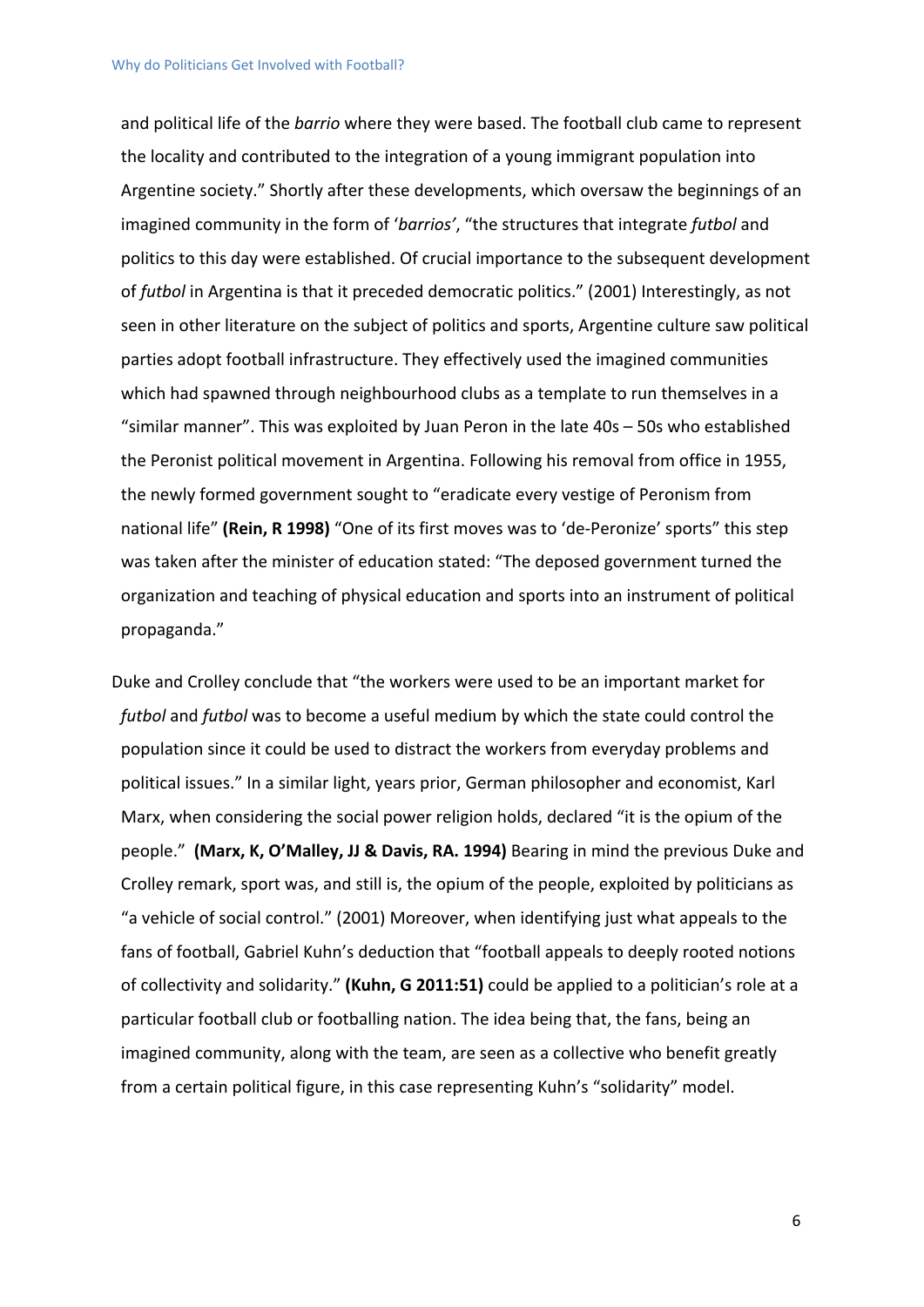Building upon this, the way in which a fanbase benefits from a political figure can vary. As used in Argentina, the promise of new stadia is very rewarding, not just in the eyes of supporting community but also the local surrounding community. A larger, state-of-the-art stadium usually draws clubs even bigger crowds which correlates into larger revenue streams for the home club. About the local community in this scenario, Jason Smith and Alan Ingham both agree that "political leaders search for some ways to generate support for policies" leading them to "the use of professional sport as an economic engine. - Promises are made of great economic gains from building these venues." **(Smith, JM & Ingham, AG 2003)**

In this article, Smith and Ingham often refer to Benedict Anderson's 'Imagined Communities' term. Along with this they offer a new perspective on the word 'community', saying that it's "a word that frequently elicits nostalgic yearnings for a way of life that, in fact, never really was." (2003) The pair also explicitly outline, from an American stand point, the manner in which an elected official markets themselves to their constituencies, often relying on a sporting franchise. "Public officials are accountable to the constituencies that elect them. An important selling point for the 'general public' to buy into the purported benefits of the relationship between public and private is the establishment and/or maintenance of community identity. This identity includes, and even emphasises, the (false) bond between a sport franchise and the city in which it plays its home contests." (2003) This is followed up with an example of a politician using a sports team's stadium as sufficient reason to spend tax money to gain supporters. "Regardless of the strength of a city's attachment to a team, in order for a constituency of citizens to be willing to have their tax dollars spent in such large amounts, they must believe that the building of a new stadium/arena for 'their team' is 'good for the community' or 'in the public interest." (2003)

Also featuring in 'On the Waterfront' is the statement that "Political and economic leaders promise the public that a professional sport franchise can also provide for this sense of community, bringing together our communities around a central rallying point, 'our team." (2003) Such a statement could encapsulate a politician's abilities to capture the hearts of a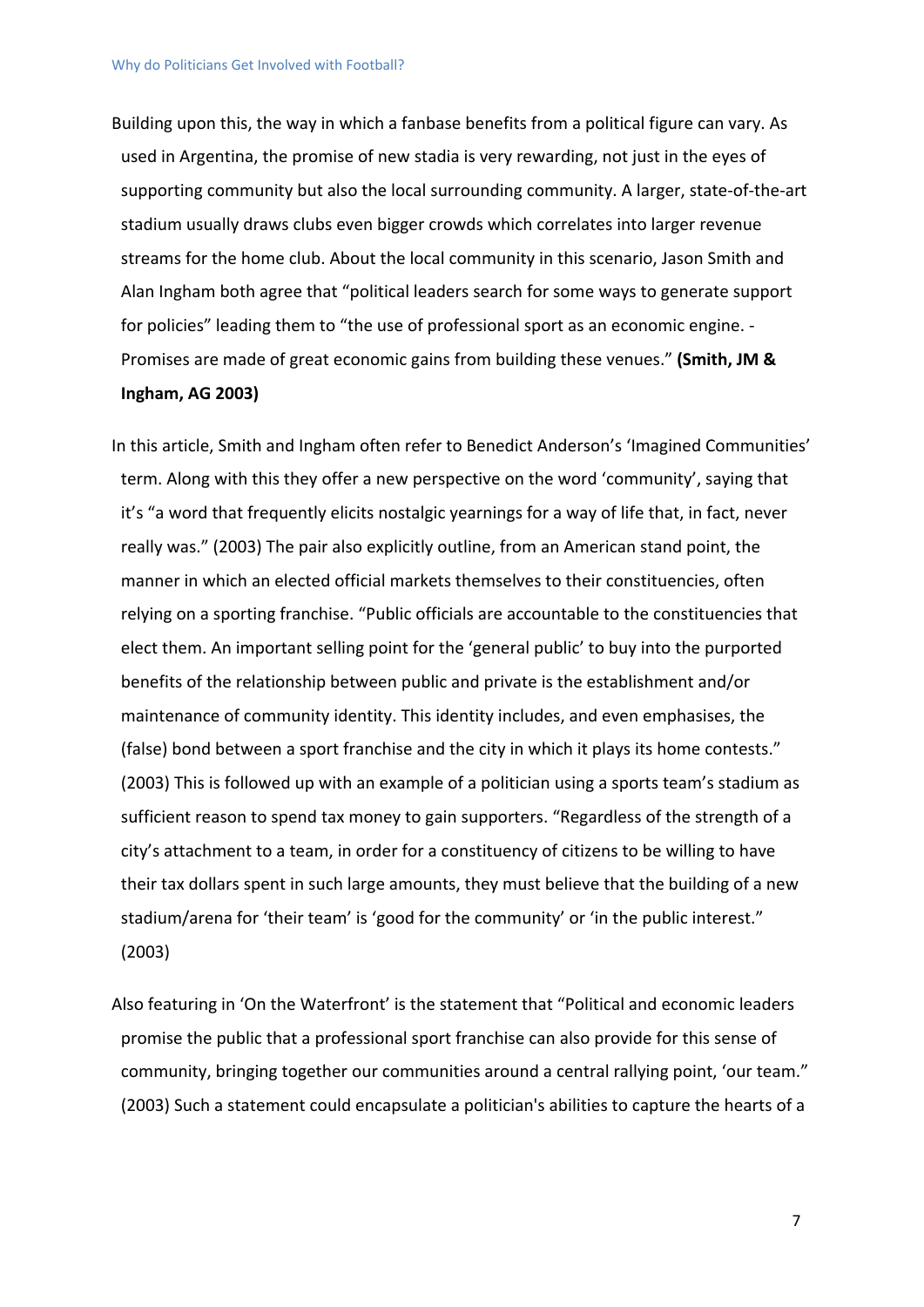fan base, presenting the idealistic image of togetherness in order to build a relationship with a large, and useful, number of supporters.

Tying into the idea of the before-mentioned nostalgic route a politician may use to infiltrate an imagined community, is the sociological study of American society, 'Habits of the Heart' by Richard Bellah and colleagues. Within the study is a glimpse of how nostalgia can attach a person to an imagined sports community, painted through the eye of Joe Gorman. "I would like to see Suffolk get back to that type of atmosphere where 15 people could get together, form a baseball team, go down to the park, don't need uniforms or anything like that, play some ball and just have a good time. Nowadays to do that sort of thing, people demand uniforms and leagues and regulations and so forth. They don't trust each other. But this other, older kind of spirit is what you need." **(Bellah, RN, Madsen, R, Sullivan, WM, Swidler A & Tipton, SM 2007:11)** Adding to Smith and Ingham's perspective of 'community' eliciting 'nostalgic yearnings', a politician could easily exploit such yearnings with promises, fake or true, that target such an audience.

Imagined communities can also be facilitated by the internet. Ingham and McDonald (2003) explain that "In today's - society, members of representational sport 'communities' do not necessarily inhabit a shared geographical space. Fans can form symbolic 'communities' in distanciated relational space." **(Ingham, AG & McDonald, MG 2003)** The use of "symbolic communities" in this instance can easily be switched to "imagined communities" as, in the context used, it shows a community not based on geography but more on a common, sporting interest, such as a club.

After inspecting the literature submitted for review, there is a clear suggestion that an imagined community, given the Benedict Anderson definition, is a reason for a politician to get involved with football. The imagined community outlined in this section has been that of a footballing fan base who, through either promises directly relating to the club they support, the surrounding area in which the club is based or the fan base themselves, are susceptible to the words and actions of the given government official. This subsequently offers a stable target audience through which political agenda and/or personal views can be filtered down through.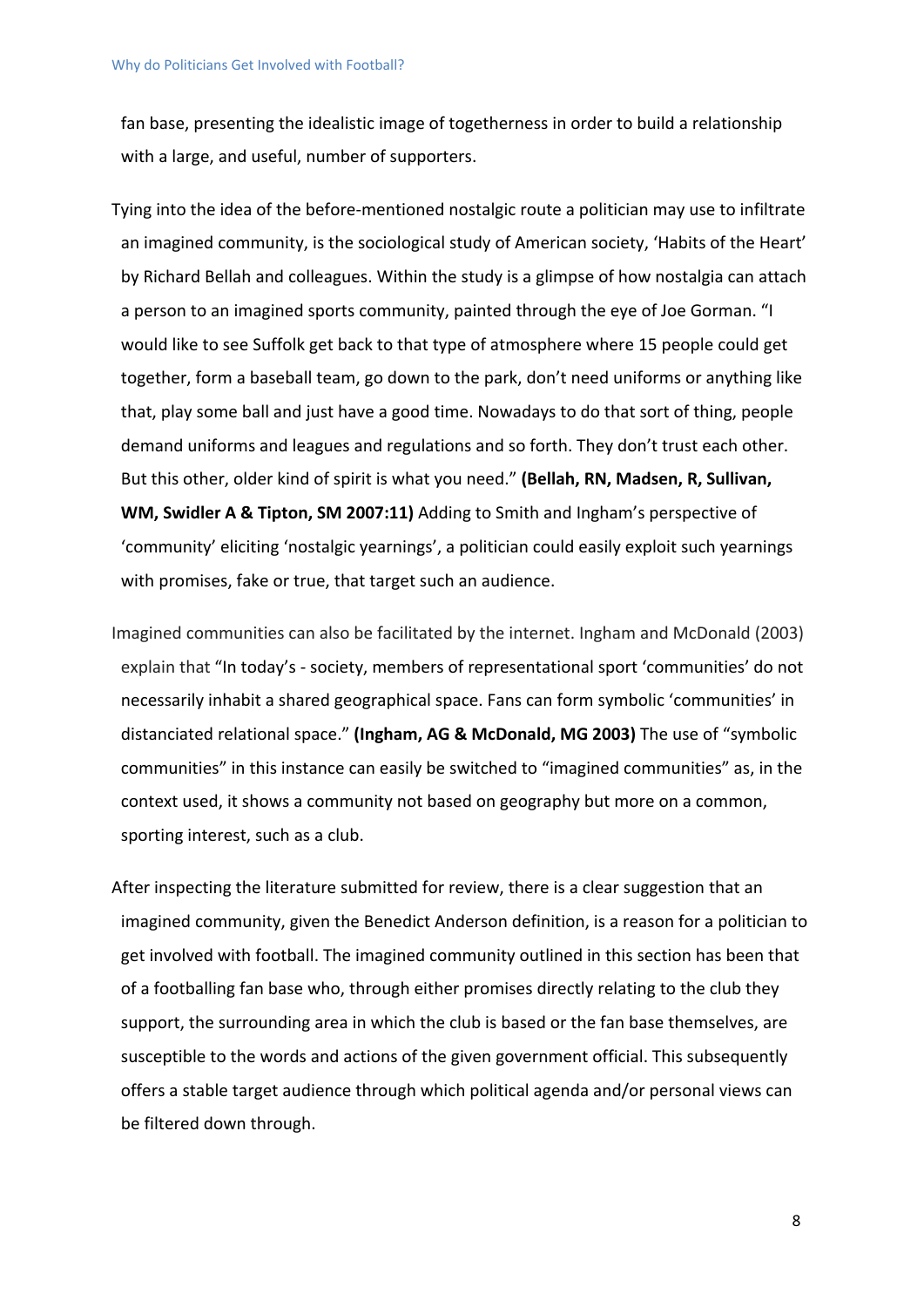#### **Methodology**

The research methods used to aid the case studies of this essay will be archival. Through various referenced journals, books, essays, films, etc. an argument will be formed depicting a fan base in football as an imagined community which has been engaged with by a politician. After this case has been made, I will explain how the politician became involved with the fan base and why they have chosen to do so. Then a comparison between the three case studies will be made to see if there are or are not any striking similarities or even a way of accounting for the possible lack of similarities. This may result in an answer for the question in my title.

The definition for the label 'Imagined Community' will come from its originator, Benedict Anderson, and is a term that is yet to be applied to the population group I will attach it to. This linking enables me to argue that they supply a target audience for a politician to hold. However, when appropriate, there will be evidence of the term being applied to similar groups, and I will be linking this to political influences already established in football. These two research topics, that of imagined communities and that of politicians involved with football, are not currently the subject matter of further academic study, hence the reason for this dissertation topic. By filling the gap in research, the archival research methods provided will be accompanied with a clear and well analysed argument explaining the association the research approach has with the initial thesis of "why do politicians get involved with football?"

A clear example of archival research that will be used as a template for my chosen case studies is the case of politicians' involvement in Argentine football, which is both historical and current. As explained in the literature review, this example is the closest instance I have found linking political influence in football to an imagined community. Although it does not use the term coined by Benedict Anderson, I believe the argument can be easily made for the term's application to the Argentine template.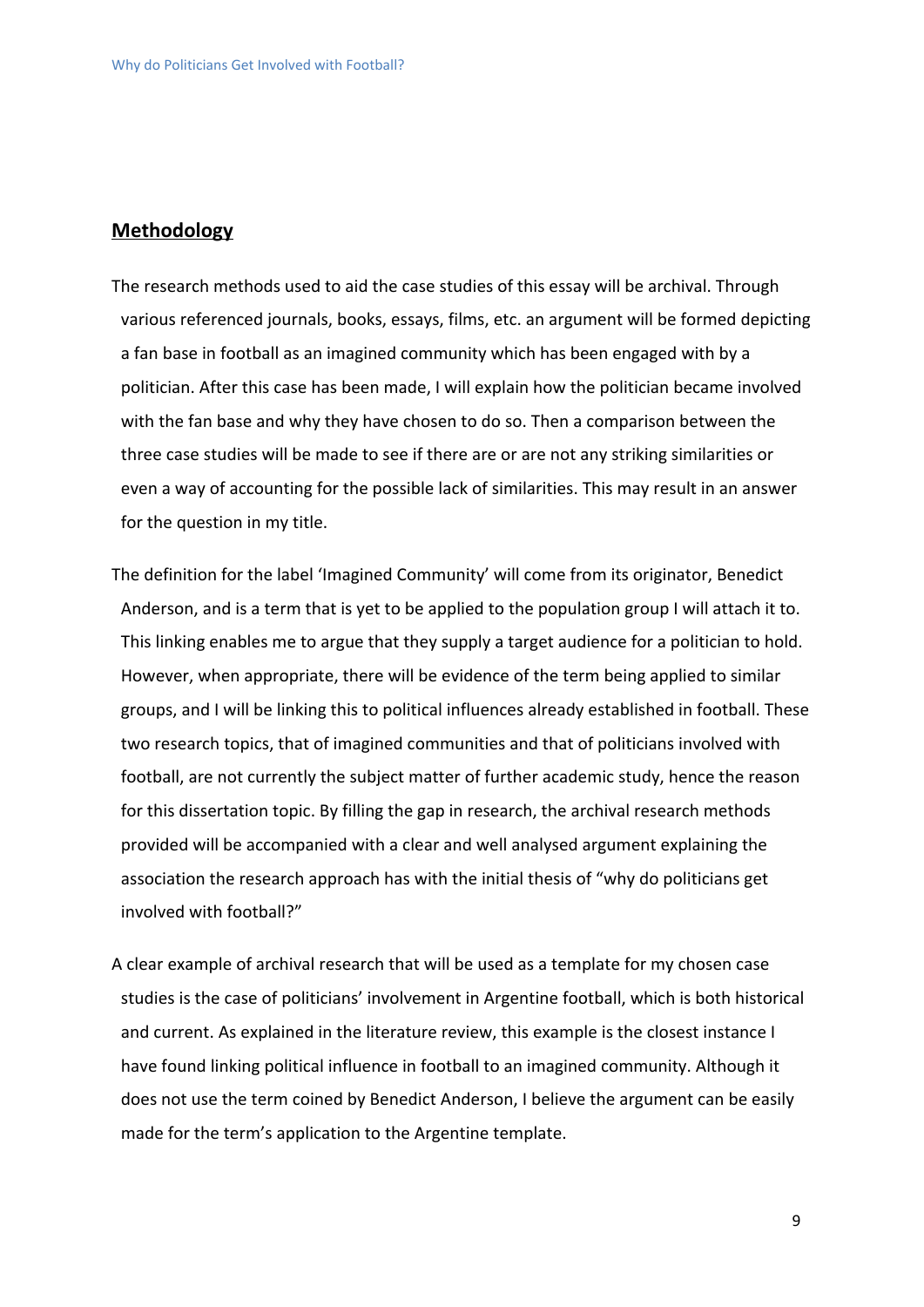The benefit for using this template is that, if found applicable, it transcends cultural barriers meaning it will leave us with a clear criterion for understanding why politicians have chosen to get involved with football. As well as this, the imagined community theory will be verified as tried and trusted for its use to describe a footballing fan base.

Potential shortcomings of this research method include the possibility that there is not any, or not a substantial amount of, research into the specific link between politicians targeting imagined communities in sport due to the lack of evidence available to back this point. However, in each case study an argument will be put forward explaining the reason this can be perceived to be the case.

#### **Més que un Club**

My first case study will analyse the relationship between politics and football in Catalonia. The case of FC Barcelona and their political ties is almost unprecedented in the sport of football. With the self-branding maxim; "Més que un Club", more than a club, they symbolise a constant identity struggle amongst not only its supporters but also the residents of Catalonia. Regarding Anderson's 'Imagined Communities' theory, Catalonia can be seen as an imagined community on the cusp of becoming an 'actual' community. As recently as 2017, the state of Catalonia has undergone a referendum process in order to gain independence from Spain. Although, controversially, unsuccessful, Catalonia's referendum again emphasised the region's desire to evolve from an imagined community to an accepted one.

Hunter Shobe (2008) writes that "sport is mobilised to reproduce dominant identities associated with places, and to contest dominant meanings and identities associated with places. More than being merely reflective of nationalism or place-based identities, sports and stadiums are themselves drawn upon to construct ideas about place and nation." **(Shobe, H 2008.)** This passage touches upon the fact that the ideal of *Catalanisme* was outlawed in Spain under Franco, an act which resulted in the Nou Camp being one of the few locations in which the native language of Catalonia was widely spoken, in defiance of the law. This furthers Benedict Anderson's theory on imagined communities by highlighting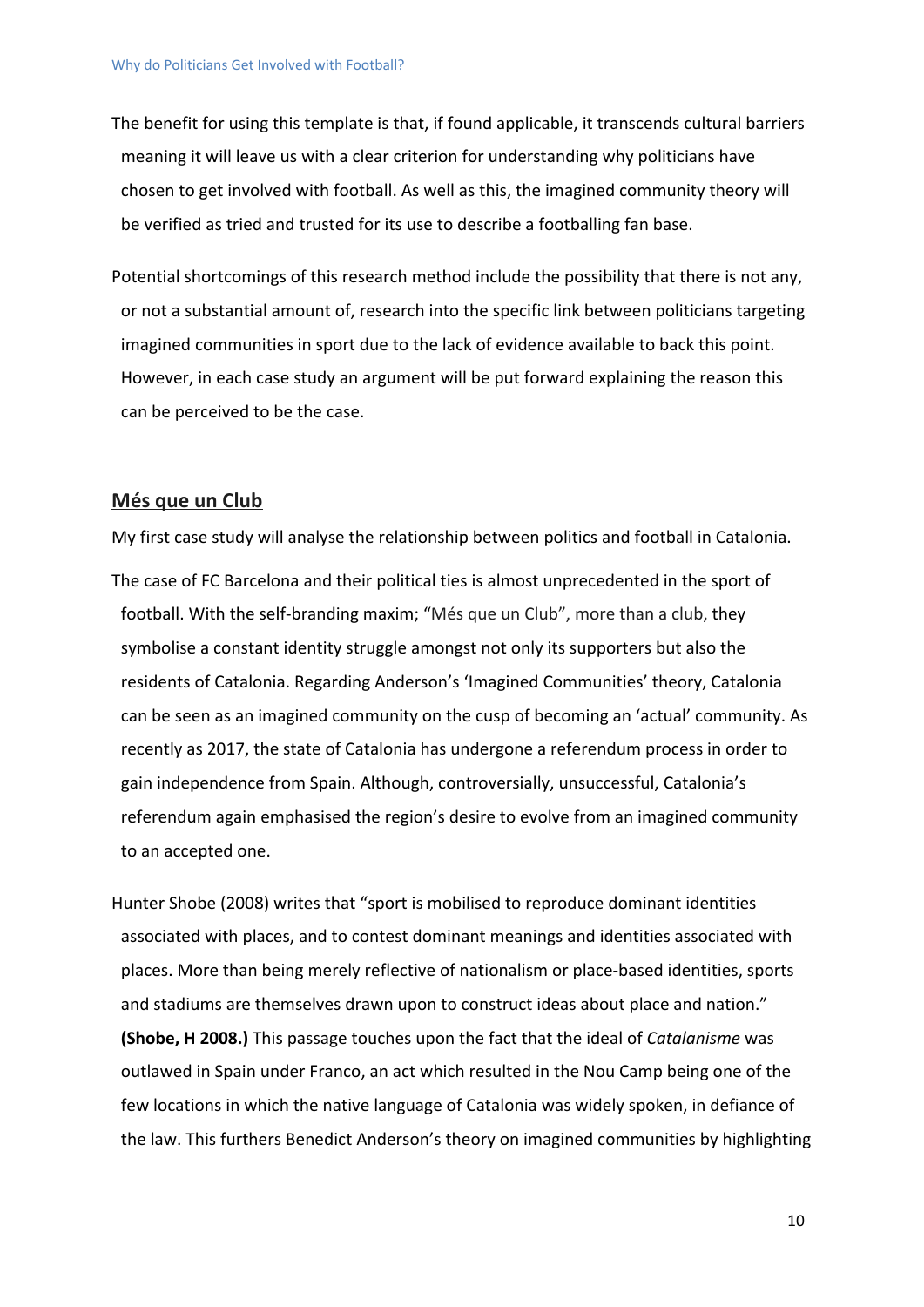the importance a location can have on developing an imagined community. A venue where people who share a common interest, the support of a football club for instance, come together to express their support for that interest is integral to allowing an imagined community to thrive and a football stadium is the perfect candidate for that venue.

Emma Kate Ranachan (2008) has also looked into the ties between FC Barcelona and Catalonia, drawing upon Benedict Anderson's theory in the process. When providing a historical background to FC Barcelona and Catalonia under Franco's rule she notes that "in Franco's worldview, Spain's enemies were not outside their borders, but within." (**Ranachan, E. 2008)** This section of Ranachan's thesis depicts Catalonia as an enemy of Franco, inevitably leaving its inhabitants with a sense of sub-nationalism, this is likely due to Franco's fascist policies opposing the more socialist outlook of Catalonia and something which can be viewed as an imagined community. This is something she confirms when she continues "Sub-state nations are often constructed in a manner that resembles Benedict Anderson's idea of an imagined community." Moreover, Ranachan seconds my initial idea of a football fan base being an imagined community when she refers to FC Barcelona's followers by stating "As a sports team, Barca is not a nation, but it does have an imagined community of supporters" although she goes as far to say "Yet it does not adhere to Anderson's definition in the sense that it is neither territorially limited nor sovereign (Anderson 1983)."

Similarly, to Duke and Crolley's (2001) findings relating to Argentina, where political unrest coupled with rapid urban developments provided the breeding ground for a prominent football club to be born into, Barcelona was such a club. "The turn of the twentieth century was a politically turbulent time in Spain. FC Barcelona appeared during a critical time in both the urban development of Barcelona and the establishment of nationalist movements in Catalonia." (Shobe 2008) Additionally, a great migration of workers in Catalonia spurred a political movement to establish an identity, something in which FC Barcelona would hold great significance. Once again, this series of events mirrors that of Argentina around the same period. Despite this, Catalonia and the *barrios* reacted in juxtaposition of each other when faced with a growing working class. Shobe continues "People from rural areas moved to the city in search of work. The borders between urban and rural Catalonia were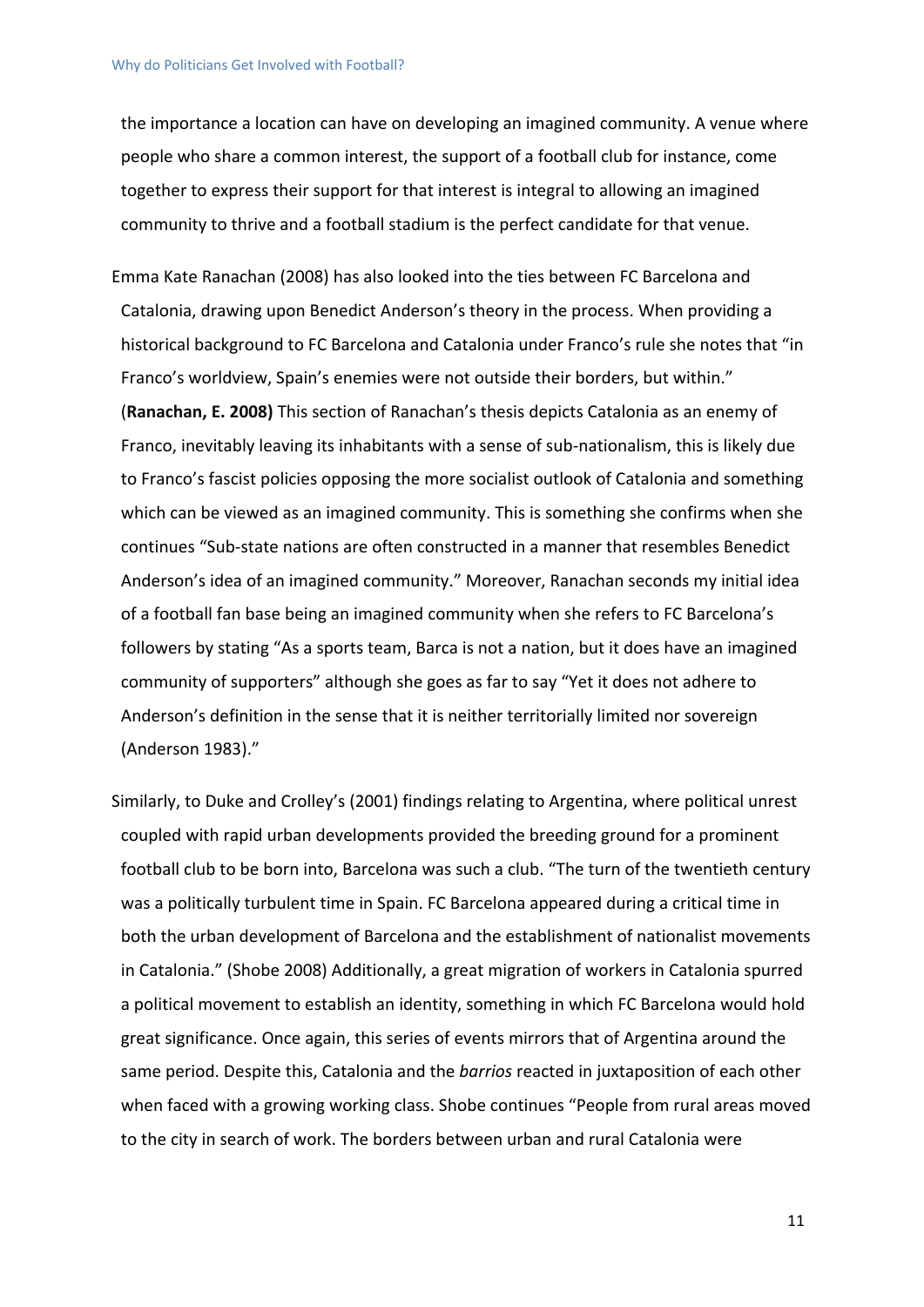beginning to blur. Some suggest that this breakdown between urban and rural areas facilitated Catalanist political movements and efforts to construct a [separate] Catalan identity." (2008) Whereas local football clubs birthed through the working class *barrios* "contributed to the integration of a young immigrant population into Argentine society" (2001), in Catalonia integration led to a political movement which sought segregation in order to develop a Catalan identity.

Barcelona, as a club, originally did not intend on being "wrapped up in the political issues of Catalonia and Spain" (Shobe 2008)**.** This mindset resulted in the club's crest being that of the city of Barcelona, although after just ten years this would change in order to accommodate four red stripes on a yellow backdrop, the Catalan flag, along with St George's cross, the patron saint of the region. Jimmy Burns (1999) comments on this process in his book *Barca: A People's Passion*, stating that "politics and sport could be part of the same culture identities." **(Burn, J 1999:85)** Once again, echoing back to Anderson's theory and further extending the importance of a political identity in shaping an imagined community.

An example of the powerful connections between Barca and Catalonian identity is evident in the story of the second-generation footballer formerly of FC Barcelona, Marcos Alonso. Marcos's father, nicknamed Marquitos, featured heavily for bitter rivals Real Madrid in their 1950's European Cup triumphs and Marcos unsuccessfully passed through their youth set-up. Marcos admits "Barcelona have a social significance I didn't see at Madrid; in Barcelona you have a sense of complete identification with the club. It means a massive amount for Catalan society." **(Lowe, S 2013:10)** From this we can deduce that, over the course of the club's history, FC Barcelona has been moulded around the Catalan identity to rival that of the Spanish identity, something the club initially didn't wish to transpire but ultimately remained powerless to, in accordance to the imagined community forming around it. FC Barcelona has become more than just a sports team, more than eleven men on a field, more than a crest and stadium and that is made all the more apparent when facing their biggest rivals. Club legend Hristo Stoichkov, when interviewed in the same book, stated "every time Madrid and Barcelona meet, it becomes a rebellion against the Establishment."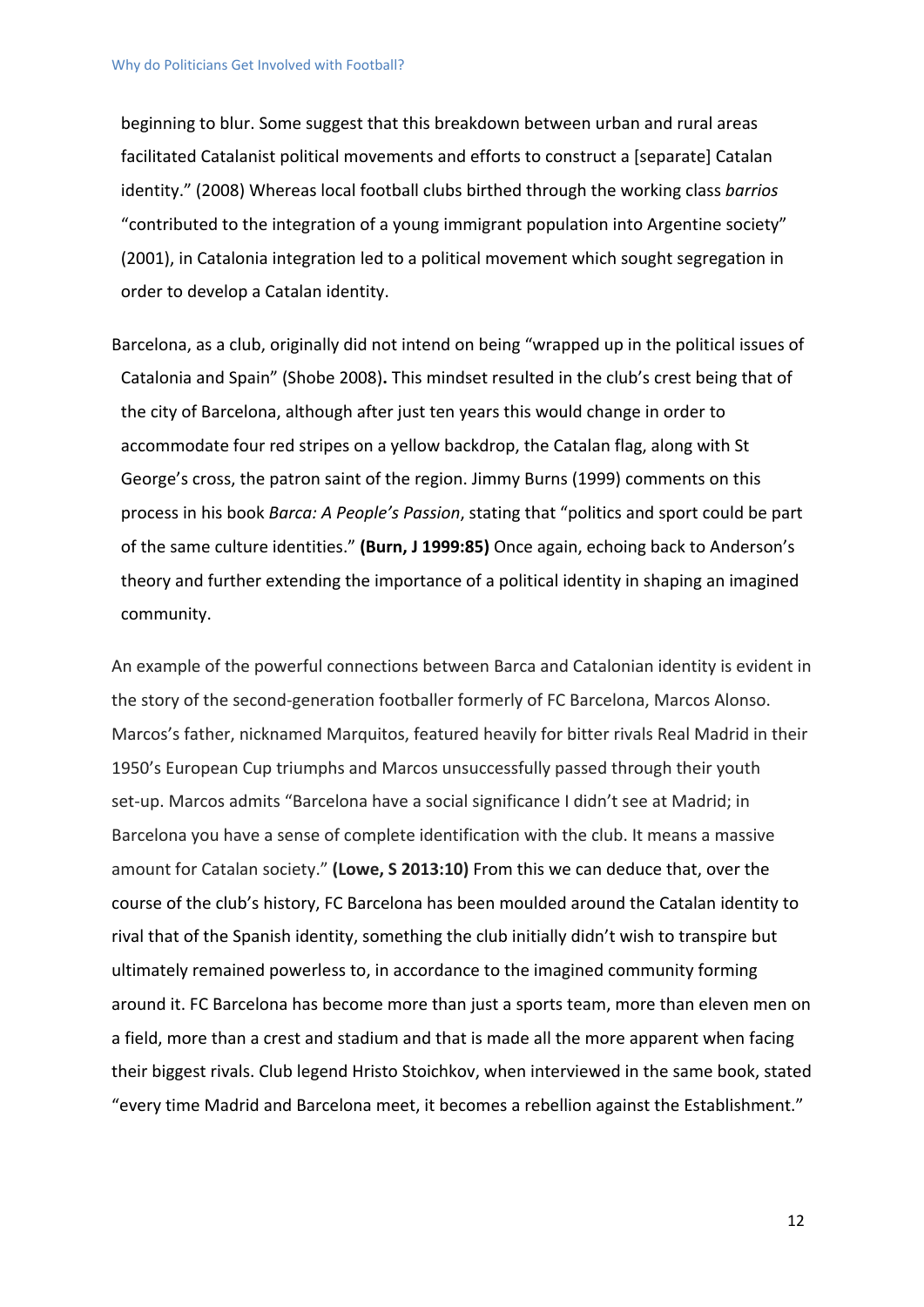(2013:10) Such a sentiment harks back to Burns' (1999) point, referred to above, about sport and politics shaping culture identities.

Real Madrid were very much seen as an embodiment of the central government in the eyes of Catalan nationalists, and often dubbed the 'Regime Team'. This has potentially led to exaggerations in Catalan football folklore. A particularly explosive tale is one that involves the transfer of Real Madrid legend, Alfredo Di Stefano. The Buenos Aires native striker would go on to represent Franco's Spanish national team and is regarded as one of the greatest players in Real Madrid's rich history, but he was initially set to be clad in Catalonian colours. In fact, as Andy West writes for BBC Sport online, Di Stefano "even played at least one pre-season friendly for Barca in the summer of 1953." **(West, A 2014)** During the previous year, the player had travelled to Spain with his, then, current club, Millonarios. The Colombian club played in a tournament based in Madrid and caught the eye of both Barcelona and Real Madrid. Barcelona were first to make an offer to Millonarios; however, things were not straightforward for them. "Barca appeared to take an early lead in a race that was complicated immensely by the fact that Di Stefano's registration rights were also claimed by Argentina giants River Plate, who were still less than delighted about their star player's controversial (and perhaps illegal) move to Colombia three years earlier." (2014) Essentially this resulted in negotiations between Barcelona, Millonarios *and* River Plate, during which Barcelona directors believed the latter to be the only club they had any business with as Di Stefano's transfer to Millonarios wasn't seen as legal. A deal with River Plate was reached and the striker was flown out to the imagined community of Catalonia. It was at this point that Real Madrid struck a deal with Millonarios for the same player, and subsequently the Spanish Football Federation stepped in. The resolution was bewildering to both clubs: a suggestion that Di Stefano turn out for the two sides in alternating seasons, beginning with Madrid. Barcelona rejected this notion and ended their interest in Di Stefano. He would go on to score four goals for Real Madrid against Barcelona a month later in a 5-0 defeat for the Catalonian club.

To this day, this transfer provokes emotion in all corners of Spain, and respective republics. FC Barcelona's official website describes "a strange federative manoeuvre with Francoist backing" (**FC Barcelona)** when referring to the Di Stefano transfer, a view shared by most of its imagined community. As already stated in this essay, Franco made it clear he saw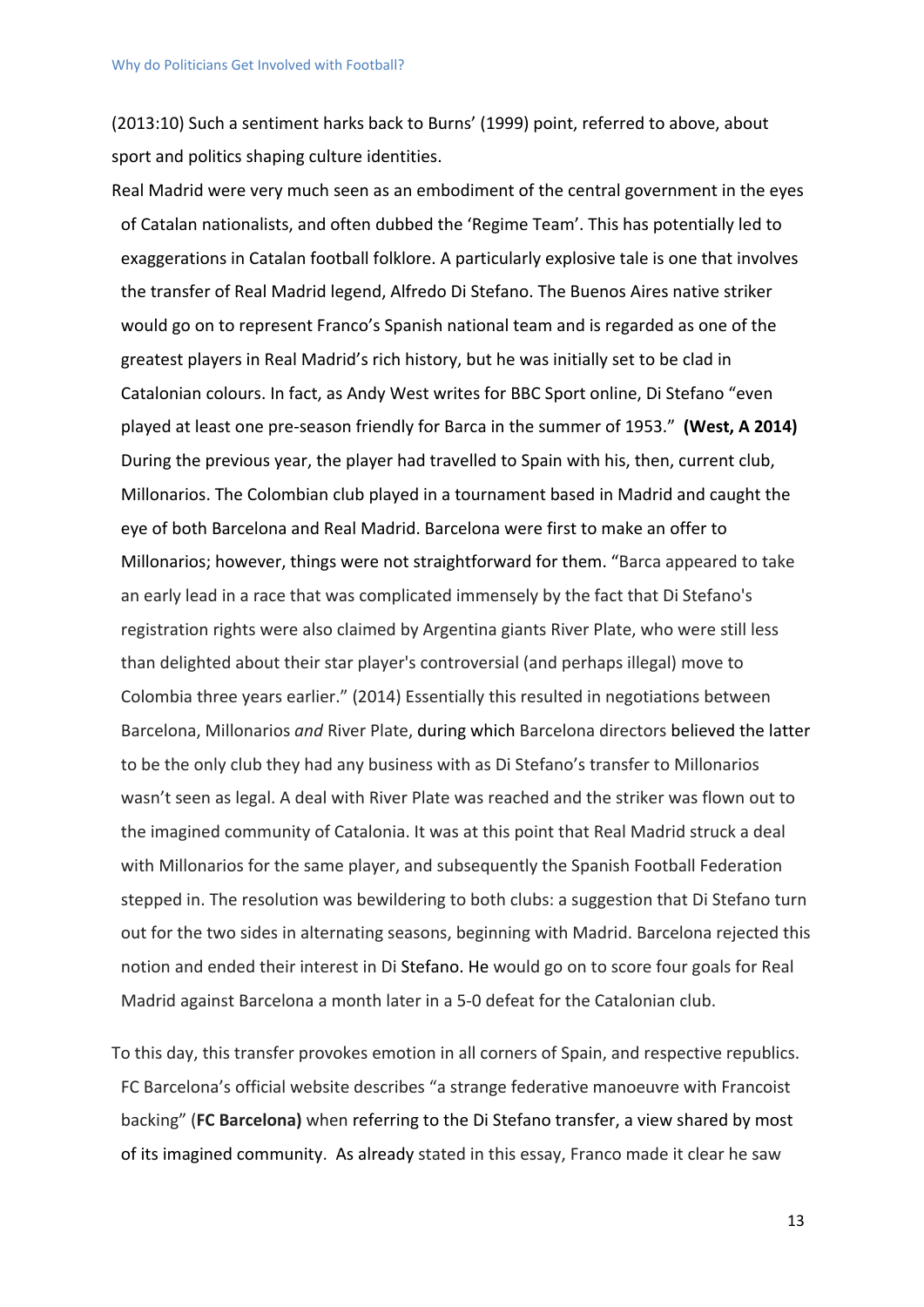Catalonia as an enemy, and this leads many to believe he had made the overruling decision for Di Stefano to feature for the 'Regime Team'. Such an act would perfectly embody events that answer the question at the heart of this dissertation. Franco imposed sanctions in Spanish football, and culture, to sabotage the spirit and ideology of his opponents. Franco got involved with football to continue further his personal political agenda.

#### **Beitar Jerusalem FC**

My second case study is the Israeli Club, Beitar Jerusalem and showcases the difficulties of harnessing an imagined community to an individual's political agenda. Birthed in 1936 pre-statehood Israel through Shmuel Kirchstein and David Horn, the latter of whom played a key role in the political Betar movement, Beitar Jerusalem is often hailed as "the most racist club in football." **(Mishra, S 2018)**

Yet this club has one of the largest followings in the divided country. Going even further, this club has some of the most prominent political figures sitting in its terraces. Former Mayor of Jerusalem, Ehud Olmert, frequented the "racist volcano at Jerusalem's Teddy Stadium" **(Kalman, A 2013)** before going on to serve as Prime Minister of Israel between 2006 and 2009. Even the current Prime Minister, Benjamin Netanyahu, is a vocal supporter of Beitar Jerusalem. Netanyahu stems from the *Likud* political party, a successor party of the Revisionist Movement and described as "ideologically - right-wing and nationalist." **(BBC Online 2013)** Beitar Jerusalem align themselves with both this movement and political party.

The Revisionist Movement in Israel challenged Zionism and "at its inception, the Revisionist program centred on the following demands: to re-establish the Jewish Legion as an integral part of the British garrison in Palestine, to develop the Jewish Colonial Trust as the main instrument of economic activity, and to conduct a 'political offensive' which would induce the British government to adapt its policy in Palestine.." **(Jewish Virtual Library 2008)** Like the Argentine template in this essay, the political allegiance of Beitar Jerusalem has, from its outset, gravitated towards a political force that promises to benefit the fanbase directly, as well as the surrounding area, thus making them a target for politicians. The Revisionist Movement set out to establish a Jewish presence at the forefront of pre-statehood Israel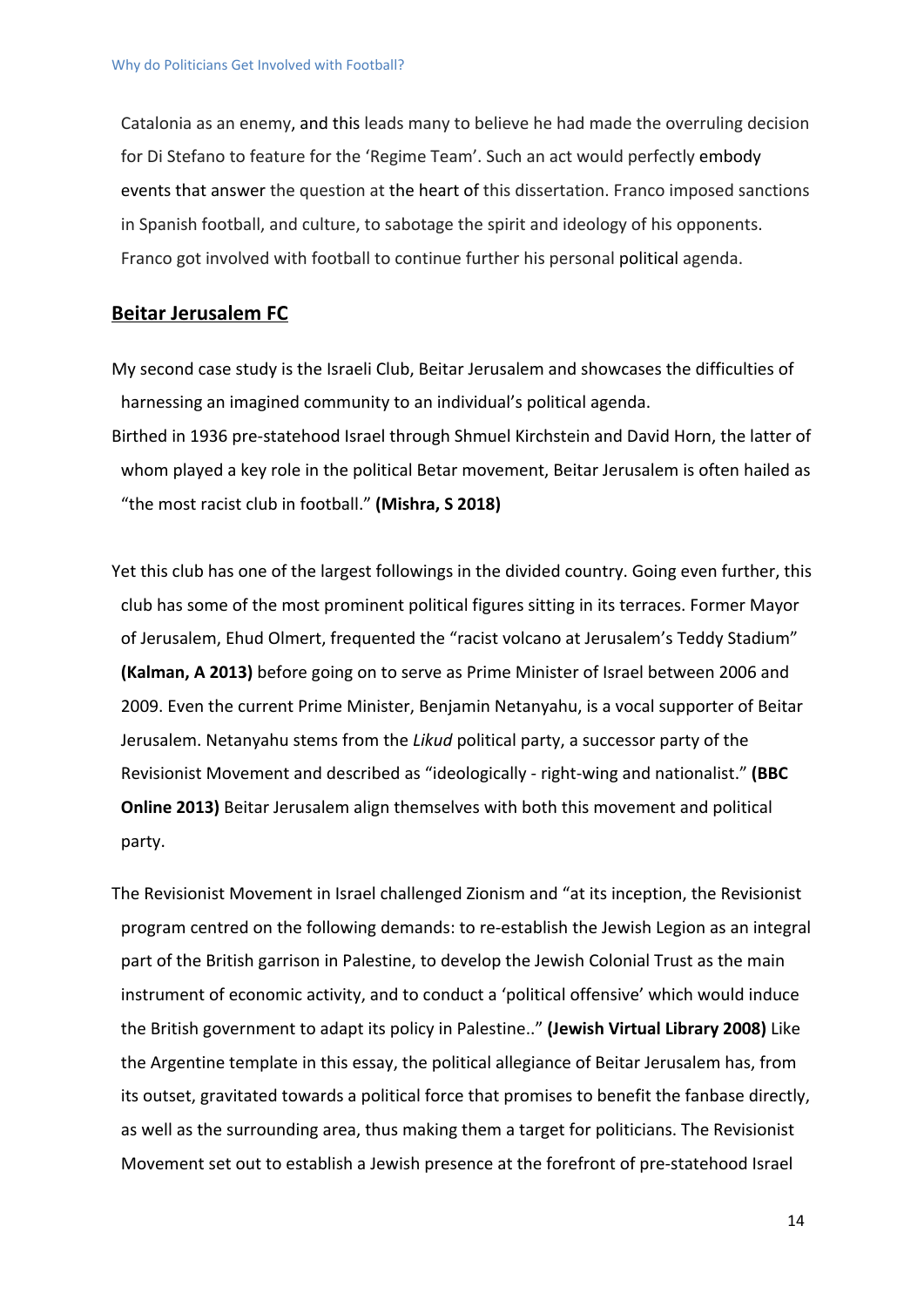for its followers and to attain political power. The latter point being more evident post Israel's independence in 1948. In fact, due to Israel's identity changes in recent history, the case study of Beitar highlights an imagined community working inside of another imagined community. This provides symmetry with FC Barcelona and Catalonia, except in Beitar Jerusalem's case they hold much more political sway over the imagined community they are based within, an opportunity FC Barcelona were denied in many Catalan independence referenda.

- On top of this, with the identity of Israel being in, almost, constant contention, the actions of Beitar have evolved over time. This transition has overseen support for the early Revisionist Movement to more recent acts of political support such as renaming themselves 'Beitar Trump Jerusalem' in honour of US President, Donald Trump after he "defied global opposition by recognising Jerusalem as the capital of Israel, angering Palestinians and Muslims around the world." **(Lutz, T 2018)**
- Now I come back to the fanbase of Beitar. More specifically, what kind of influence do they hold? In December of 2018, Reuters published an article stating, "Israeli Prime Minister Benjamin Netanyahu will easily win a snap election set for April 9 [2019], according to an opinion poll." **(Heller, J 2018)** As previously mentioned, Netanyahu is a self-confessed avid fan of Beitar Jerusalem, a team described as "a favourite among his political base." **(Bachner, M 2018)** Interestingly, and perhaps no coincidence, Reuters (2018) add that he "has focused in recent speeches on what he called his main achievements in meeting security challenges posed by Iran and Palestinian militants, [to] building a strong economy..." These speeches come around 100 years after the first steps of the Revisionist Movement were taken, yet they consist of similar actions. Originally, the movement intended to support the British military's garrison of Palestine (2008), now Netanyahu lists "meeting security challenges posed by … Palestinian militants" (2018) as one of his top achievements. Besides this, Netanyahu boasts about "building a strong economy" for Israel (2018), reminiscent of an achievement set out years prior by the Revisionist Movement when they looked to "develop the Jewish Colonial Trust [the first Zionist bank] as the main instrument of economic activity." (2018) This can be likened to Smith and Ingham's idea of 'nostalgic yearnings' stimulating a community (2003), creating a noticeable trait that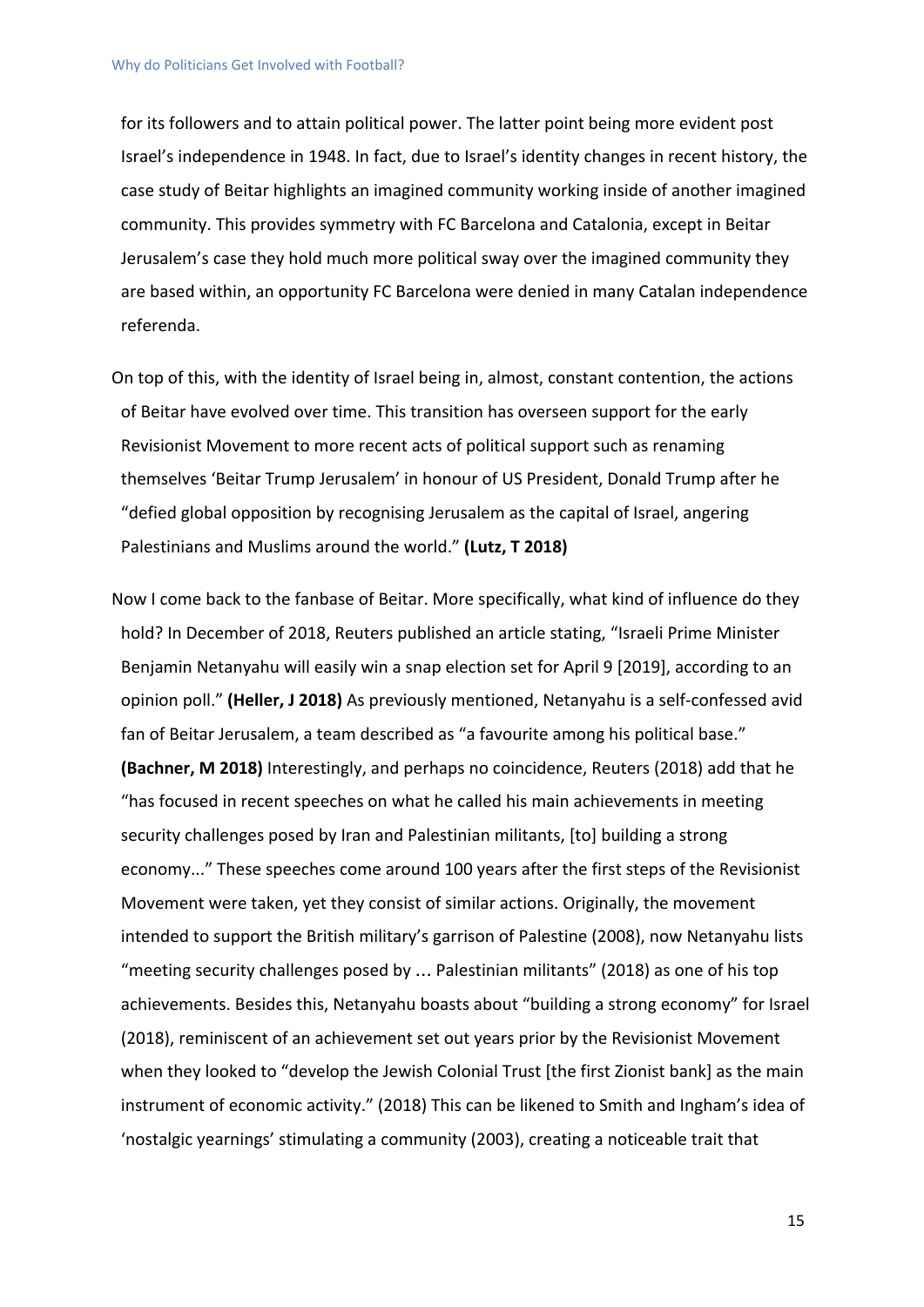reoccurs when politicians tap into a mindset to target their audience, which in this case study happens to be the football club Beitar Jerusalem as they make up a lot of his votership.

Beitar do not guarantee political success however, as Russian oligarch and former owner, Arcadi Gaydamak discovered in 2008. Gaydamak differs from Netanyahu and Olmert as he attempted to use the football club as a means to get into politics, whereas the other two were already established politicians who supported Beitar and relied on its fanbase. Speaking in Maya Zinshtein's *Forever Pure* (2016), a documentary that follows Beitar Jerusalem through perhaps their most controversial season in 2012/13, Gaydamak claims to have bought Beitar Jerusalem FC purely in a bid to become Mayor of Jerusalem. "I never was a football fan. I always said that. But Beitar has more fans than all the other clubs in Israel combined and this is why it's a very interesting propaganda tool. It has a huge influence on Israeli society." (2016) Here, Gaydamak encapsulates what this dissertation seeks. In the interview, while reflecting on his failed attempt to use *La Familia,* the name given to the most devout Beitar fans, for his own personal, political gain, Gaydamak lounges in a lavish mansion. The documentary details how he invested \$100 million into the club in order to become Mayor of Jerusalem, declaring "in 2008 I will be elected Mayor of Jerusalem!" (2016) He has openly declared the footballing club a "propaganda tool", thus following the path that was set out earlier in this paper: he identified an imagined community in football and acted as a financial aid to that imagined community in order to gain their support and, hopefully, their vote.

Initially, Gaydamak's reign over Beitar Jerusalem was a success, both on and off the pitch. In *Forever Pure*, Beitar fan and "senior right-wing journalist", **(Alpher, R 2018)** Erel Segal explains that "Beitar Jerusalem, has a much deeper meaning than the game itself. For decades, it represented the Mizrachi Jews and the right-wing. Over the years, it became a political symbol for second-class Israelis. It was a team for the underprivileged." (2016) With such a historic political connection in mind, Gaydamak began to make charitable donations around Jerusalem and support the local sporting teams. "First, he bought the Hapoel Jerusalem basketball team. A month later, he donated \$400,000 to Bnei Sakhnin FC. Arcadi wanted to make friends everywhere. Later that day, Arcadi announced his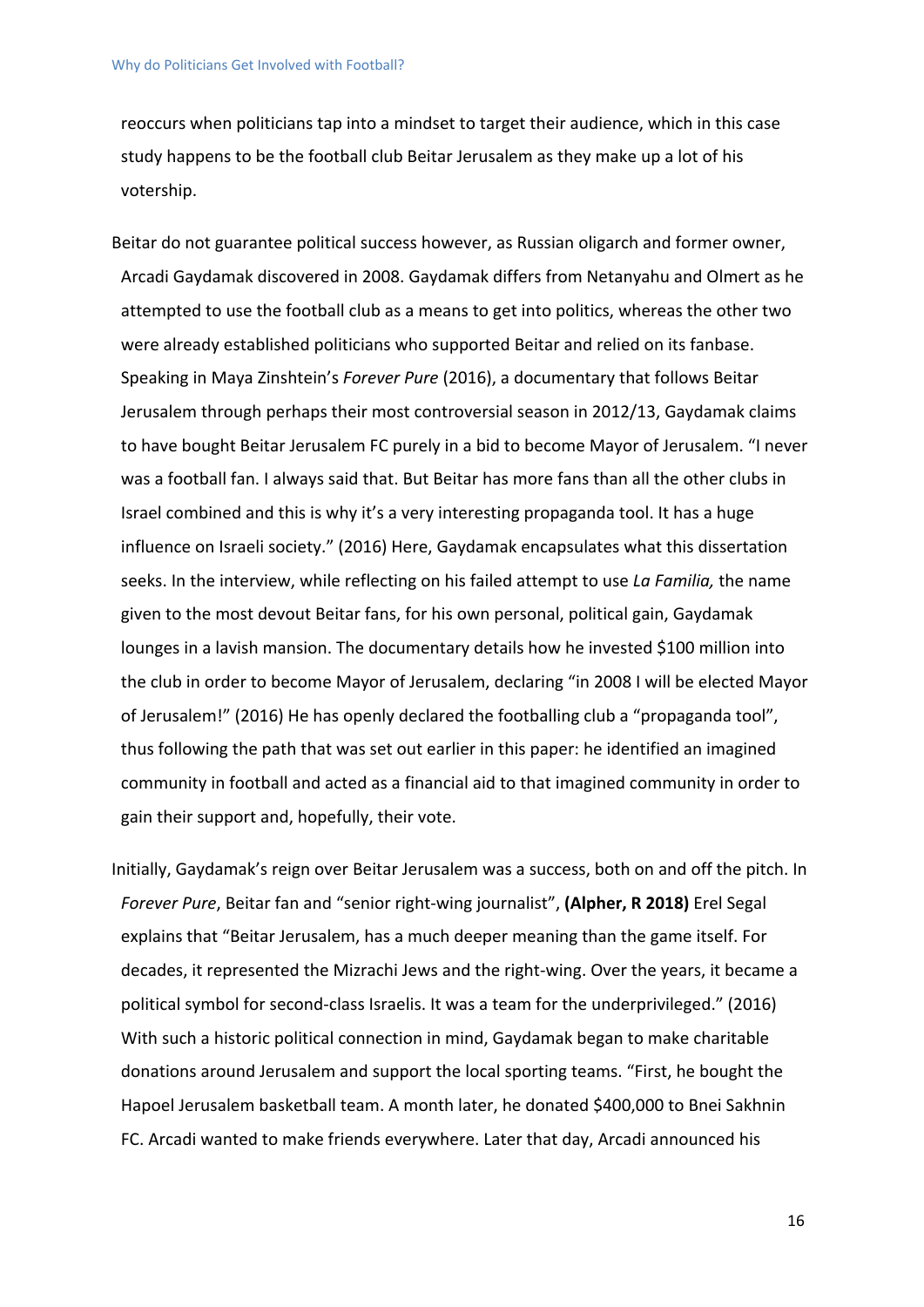purchase of 55% stake at Beitar Jerusalem, and 48 hours later, had sole ownership of the club." **(Mishra, S 2018)** The following year Beitar won the league title, which they would then go on to successfully defend in 2008. Along with this were two State Cup triumphs in 2008 and 2009. At the height of his popularity amongst *La Familia*, "Arcadi had founded a political party called *Tzedek Hervrati* or 'Social Justice." With crowds of adoring supporters celebrating Beitar's 'double' winning season of 2008, songs of support were aimed at the Russian oligarch; "You're a star! There's no one like you. I adore you, you are the greatest!"

- Yet, when it came to election time during that same year, Gaydamak "loses with just 3.6% of the votes." (2016) The crushing defeat was a shock to Arcadi and signalled the start of austerity for Beitar Jerusalem. "He lost a huge amount of money in terrible business deals and Beitar was the first victim. After losing the election he said, 'I don't care about this club anymore." (2016)
- The defeat also represents the defiance based within the imagined community of a footballing fan base. This is, again, similar to FC Barcelona's fan base and their defiance against the centralised Spanish government, however it once again differs. In this case, the imagined community did not willingly back the politician affiliated with them. Instead "a secular, right-wing Israeli businessman" **(McCarthy, R 2008)** went on to become Mayor of Jerusalem. Expanding on this point, this behaviour exhibits a new trait for the imagined communities of this dissertation, this trait being that the imagined community can pick and choose how, if at all, they react to a politician's involvement with their club. Recalling his high school epiphany from *Manufacturing Consent* (1995), Noam Chomsky concludes that supporting a sports team is "a way of building up irrational attitudes of submission to authority, and group cohesion behind leadership elements - in fact, it's training in irrational jingoism." Although I certainly agree, and have demonstrated examples in this essay, I must also conclude that Beitar Jerusalem's *La Familia* offer a counterpoint to this argument. Whilst maintaining an element of jingoism, *La Familia* displayed in the 2008 Jerusalem election their willingness to not submit to authoritative figures, as Chomsky would have expected them to do. By adding another dimension of authority inside of an imagined community, *La Familia* act as an imagined community with significant power inside of two other imagined communities, Jerusalem and Israel. Still, they themselves can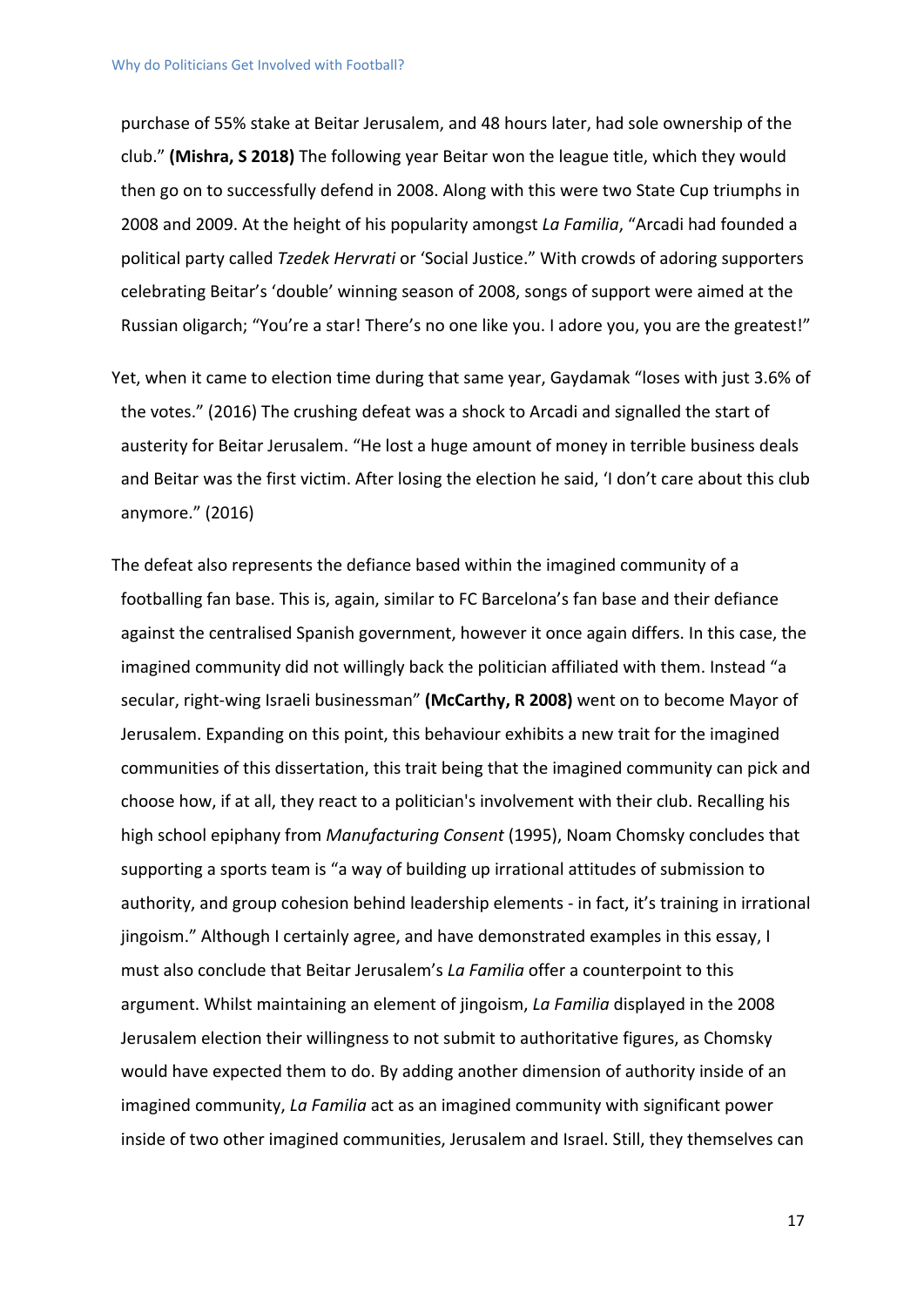be defied by other supporters of Beitar Jerusalem. With this in mind, I present Beitar Nordia, breakaway club of Beitar Jerusalem.

- Framed as the club "rejecting the racism of La Familia's far-right ultras" **(Lewis, R 2017)** Beitar Nordia further contradict Chomsky's idea of a sports team's followers being geared up to submit to authority. As mentioned above, *La Familia* represent the majority of Beitar Jerusalem's fan base and therefore, creating a breakaway faction in the form of another football club signifies a huge act of defiance to authority.
- In regard to the subject of this paper, Arcadi Gaydamak expressed his own reasons for getting involved with football, a sport he confessed "is not a very fascinating sport, in my opinion." (2016) These reasons were based solely around using the club as a vehicle to distribute propaganda and as a springboard for his political career in Israel. Gaydamak failed. Nonetheless, by doing so he uncovered that a football fan base doesn't just represent an imagined community with a shared ideology that centres around Beitar Jerusalem FC. In fact, he allows us to add to Benedict Anderson's theory (2006) and infer that these imagined communities can often hold changing ideologies that, over time, cause division. This was introduced to us through Beitar Nordia supporters' reluctance to abide by *La Familia's* radical mindset. This case study also allows us to deduce that imagined communities will not submit to authoritative figures, such as politicians, in all scenarios. This even includes situations where politicians may be financially aiding their favoured football club, as was the case with Arcadi Gaydamak and Beitar Jerusalem.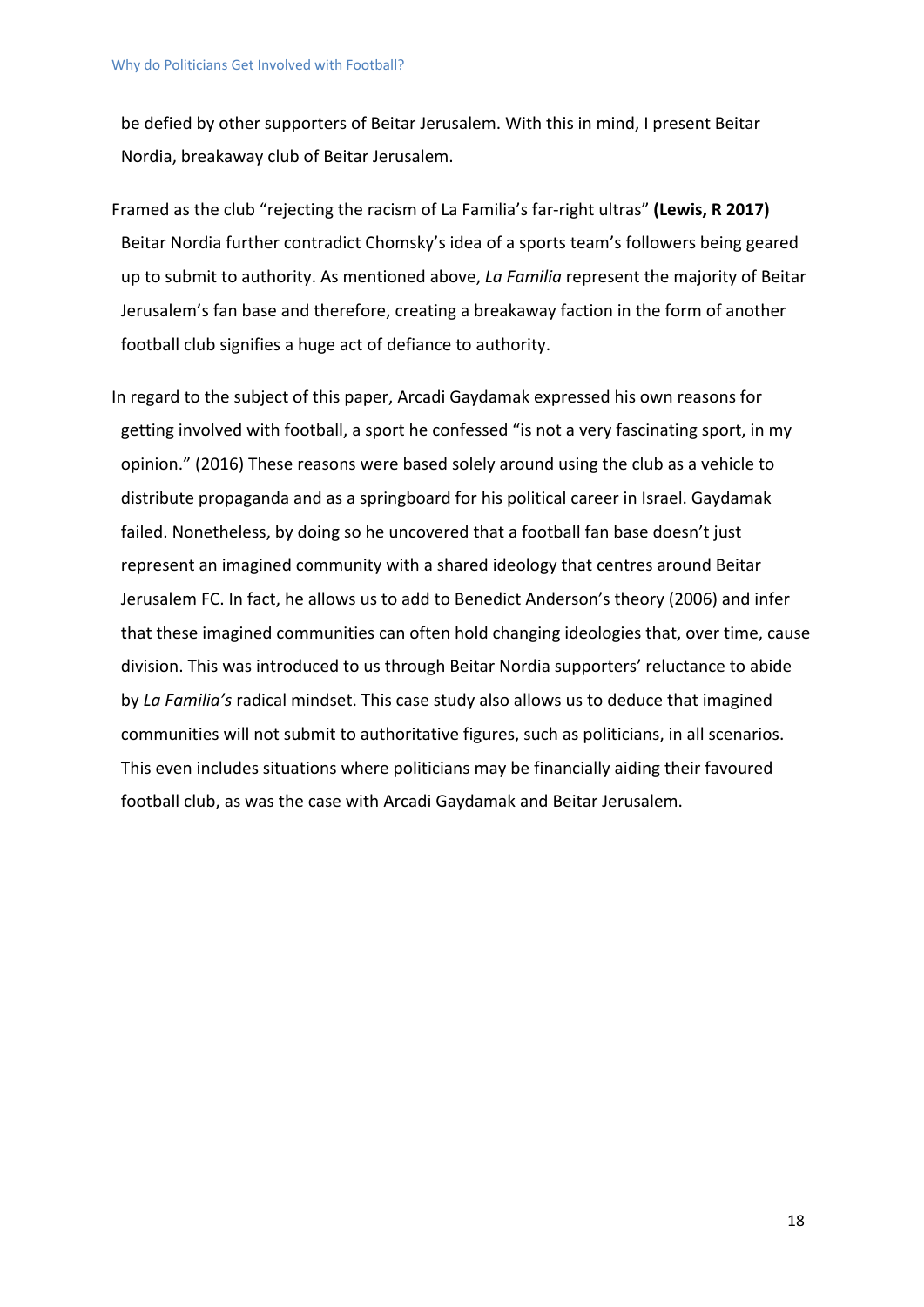#### **Big Business and Politics in the United Kingdom**

- When assessing politicians' involvement in football in terms of the UK, the first aspect to delve into is that of domestic politics, more specifically 'New' Labour and the idea of 'Social Exclusion'.
- Social exclusion is defined by Labour as something that "can happen when people or areas suffer from a combination of linked problems such as unemployment, poor skills, low incomes, poor housing, high crime, poor health and family breakdown." **(Social Exclusion** Unit (2003) They then go on to state that "In the past, governments tried to deal with each of the problems of social exclusion individually, but there was little success". This cluster of categories are usually attributed to the working class of the UK, a core section of the Labour party's votership. From this we can infer that Labour have selected to tackle these issues to garner electoral votes from the affected audience. Bearing this in mind, football in the UK, at least up until the last decade, is very much presented as 'the working class game', as Richard Jolly (2010) observes "The aristocracy had organised and codified football, but the lower class had started playing it."
- A sport-orientated, working class demographic can, as already exemplified, present itself as an ideal candidate for a politician to infiltrate. Labour's Tony Blair has on occasion been accused of lending himself to this scenario. "Blair was from a wealthy background and enjoyed a lifestyle and education removed from that of the mainstream populace." **(Busby, R 2009:113)** Such an upbringing would have rendered Blair out of touch with his Labour votership. However, "the evolution of party and personal marketing was pronounced by the time Blair assumed the leadership of his party and there was a significant embrace of technology and strategies to refine how party leaders might associate with and appeal to the voting block." (2009) One reported 'strategy' said to be deployed by Blair to associate himself to the working class involved him relaying nostalgic tales, the kind that fit the bill of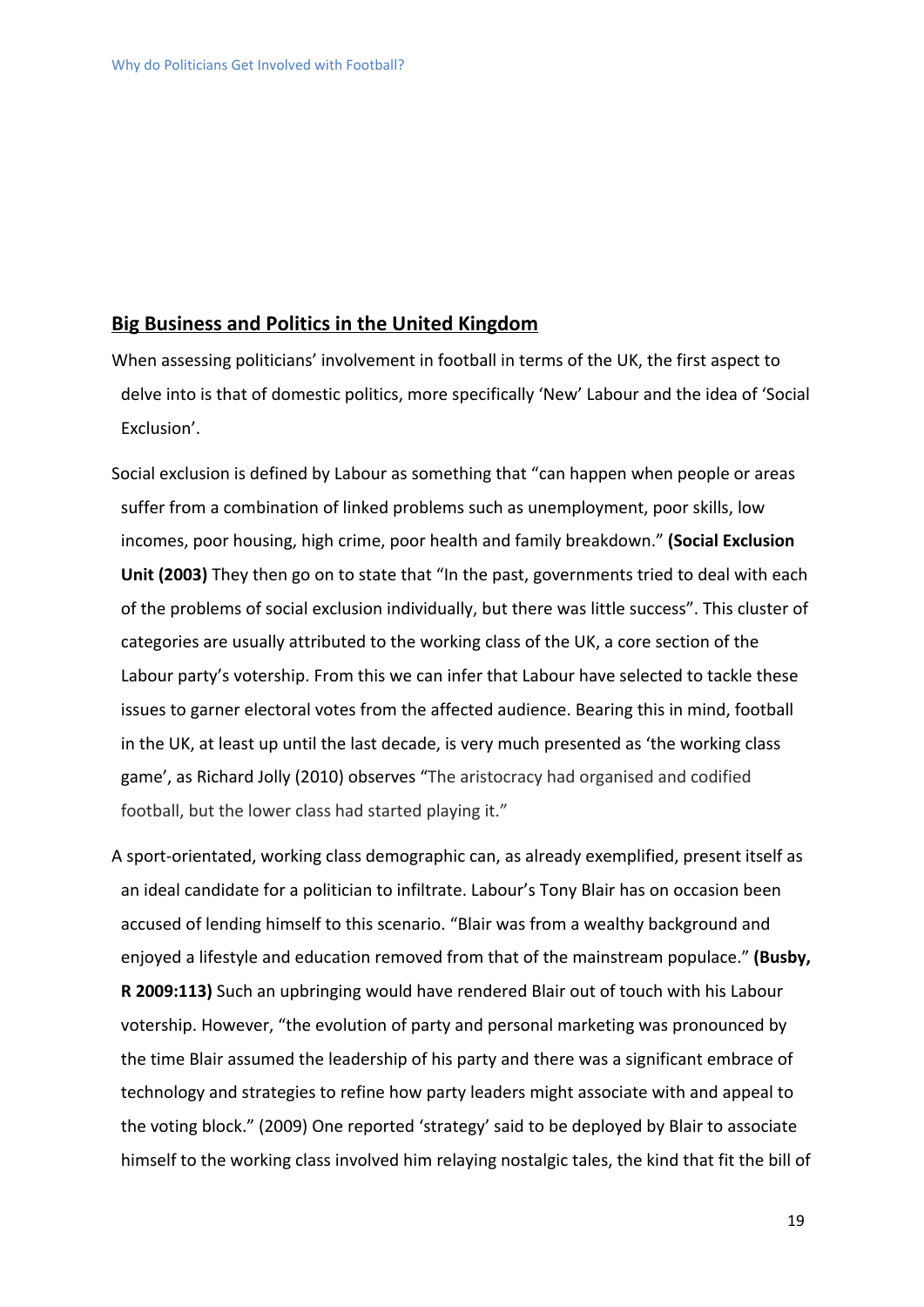Smith and Ingham's theory in *On the Waterfront: Retrospectives on the relationship between Sports and Communities* (2003). "During an interview with a local radio station in 1997 and speaking of his passion for football 'the prime minister reminisced about watching his favourite Newcastle player, centre forward Jackie Milburn, from a seat behind one of the goals at St James's Park." **(Assinder, N 1999)** Here we believe to be analysing Blair in 1997, the year he was elected Prime Minister, identifying with the typical football fan, often from a working class background deemed 'socially excluded' in the words of his own party. Yet this alleged anecdote flashes hints of propagandist advertisement when it's uncovered that "seats weren't installed behind the goals until the 1990s and Jackie Milburn left the club when the prime minister was four-years-old," (1999) At the time this only strengthened further the notion that has been threaded through this essay of politicians constantly identifying with the "underprivileged" (2016) or "socially excluded" as a means to achieve political success. Yet, it was later revealed that this fabricated story was in fact fabricated itself. Although it took over ten years for the BBC to publish an article stating "Blair football 'myth' cleared up" **(BBC 2008)** Adding to this, you could argue that the 'myth' stuck for so long due to artificial nature with which the 'New' Labour party acted. Here we move on to the myth becoming political folklore, almost acting as a reference piece to future political gaffes as seen in 2012 while David Cameron was the UK Prime Minister. While attempting to "demonstrate his common touch" **(Mason, R 2012)** Cameron was caught lying about his love as pasties and the headline "David Cameron suffers a 'Jackie Milburn moment" (2012) followed.

- Nevertheless, for the most part, political involvement in English football hardly compares to that of the Argentine, Spanish or Israeli game. Yet this doesn't mean it's non-existent, and, further than this, you can look to the top of the footballing pyramid to find perhaps the most notorious case of a politician meddling in 'the working class game.'
- Roman Abramovich, former governor of Chukotka, made the high-profile acquisition of Chelsea FC in 2003. At the time, Chelsea were not seen as glamorous a club as they can be described as now. So, the deal, rumoured to cost Abramovich £140m in full when considering the mass amounts of debts he inherited, came as a shock to some. In fact, when pressed for the motives behind his splurge, the thirty-six-year-old stated "there are lots of rich, young people in Russia. We don't live that long, so we earn it and spend it."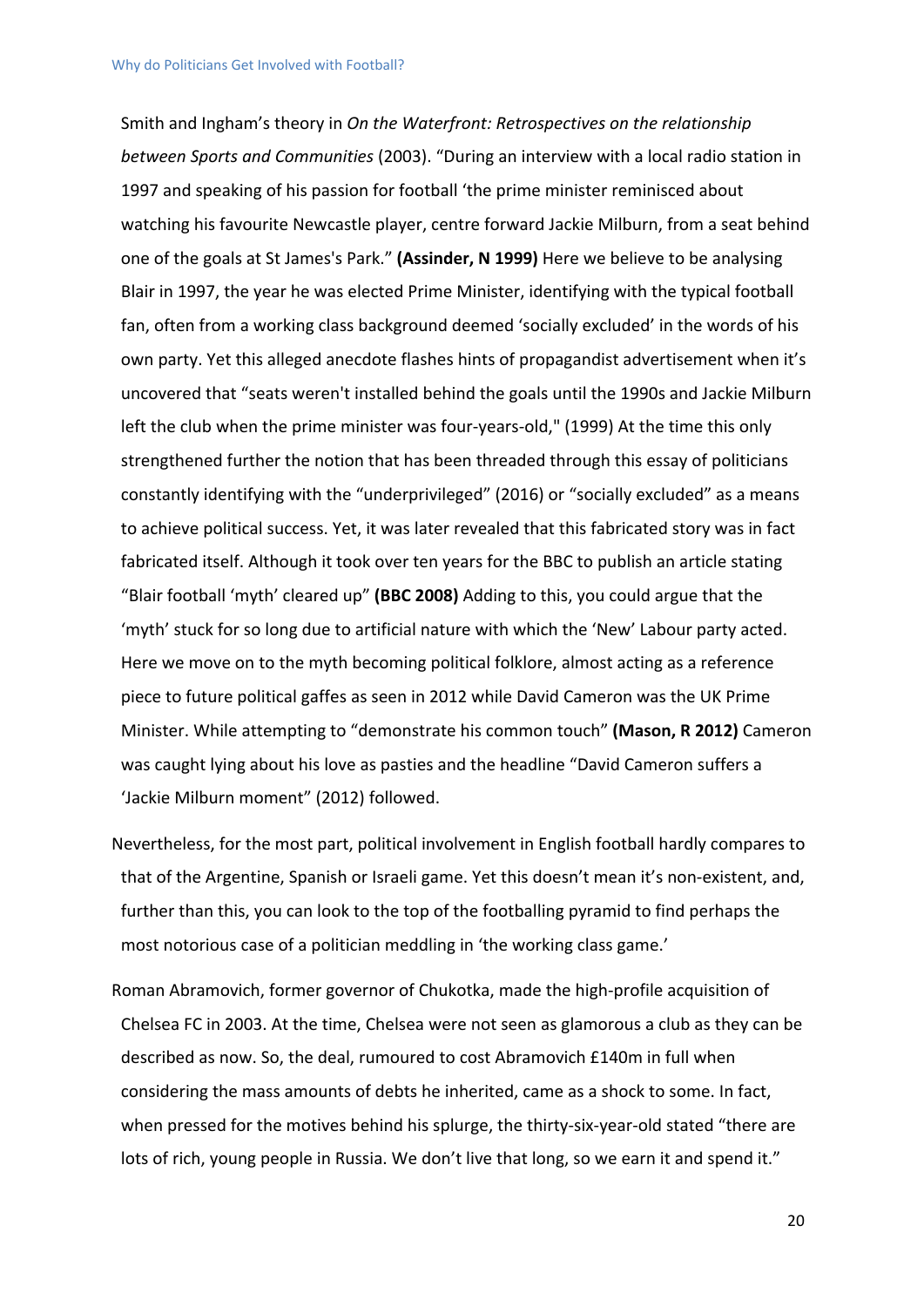**(Randall, J 2003)** This mindset is believed to be a potential reason for Russian oligarch's venture.

- As Jeff Randall goes on to comment in the BBC article, "A much tougher challenge will be withstanding the intense scrutiny of his business affairs by British newshounds - that will inevitably follow his emergence as a public figure in London." Just over 15 years since Randall's statement Abramovich is a staple in English football culture. "Success at Chelsea under the ownership of Roman Abramovich has been a constant theme. - The fact that in the past 15 years, Chelsea is the club in England that has won the most major trophies only serves to highlight just how positive his overall impact at Stamford Bridge has been." **(Chelsea FC 2018)** Funding the most successful footballing side in the country he arrived in as a young, rich Russian, the oligarch's identity in football and general English culture is evident, but this wasn't ever the plan for the Russian while he was situated in his homeland.
- In 1999, Abramovich gave an interview with the, then named, company Sibneft, whom he owned a 51% stake in. At the time he was running to become governor of Chukotka, a move that prompted the interviewer to note that "there is a theory that you chose Chukotka in order to be out of the public eye? It is a closed border region and it is almost impossible to get there." **(Sibneft 1999)** To which he responded "partly, yes." During this time, Abramovich was a quiet character, in fact he's later posed the questions "why did you never give interviews beforehand?" and "why did nobody have your photograph?" to which he responded, "I didn't want to" and "I did not hide from photographers on purpose." Seemingly elusive, Abramovich represented the envied oligarch status in Russia at the time, a wealthy demographic who often held political ties. The interview continues; "How actively should big business influence politics in our country?" To this Abramovich answered "In the world, big business influences politics. In Russia, to a lesser extent. I think that this influence should become greater." Shortly after this interview, Vladimir Putin was elected for his first stint as Russian President, and Abramovich's wish of big business having a "greater" influence on politics came to be.
- Sibneft, Roman Abramovich's oil firm, was later sold to the "state-controlled gas group Gazprom" **Walsh, NP & Macalister, T (2005)** in 2005 for £7.4bn. Abramovich had purchased ten years previously when the shares were "worth 30 cents each" at a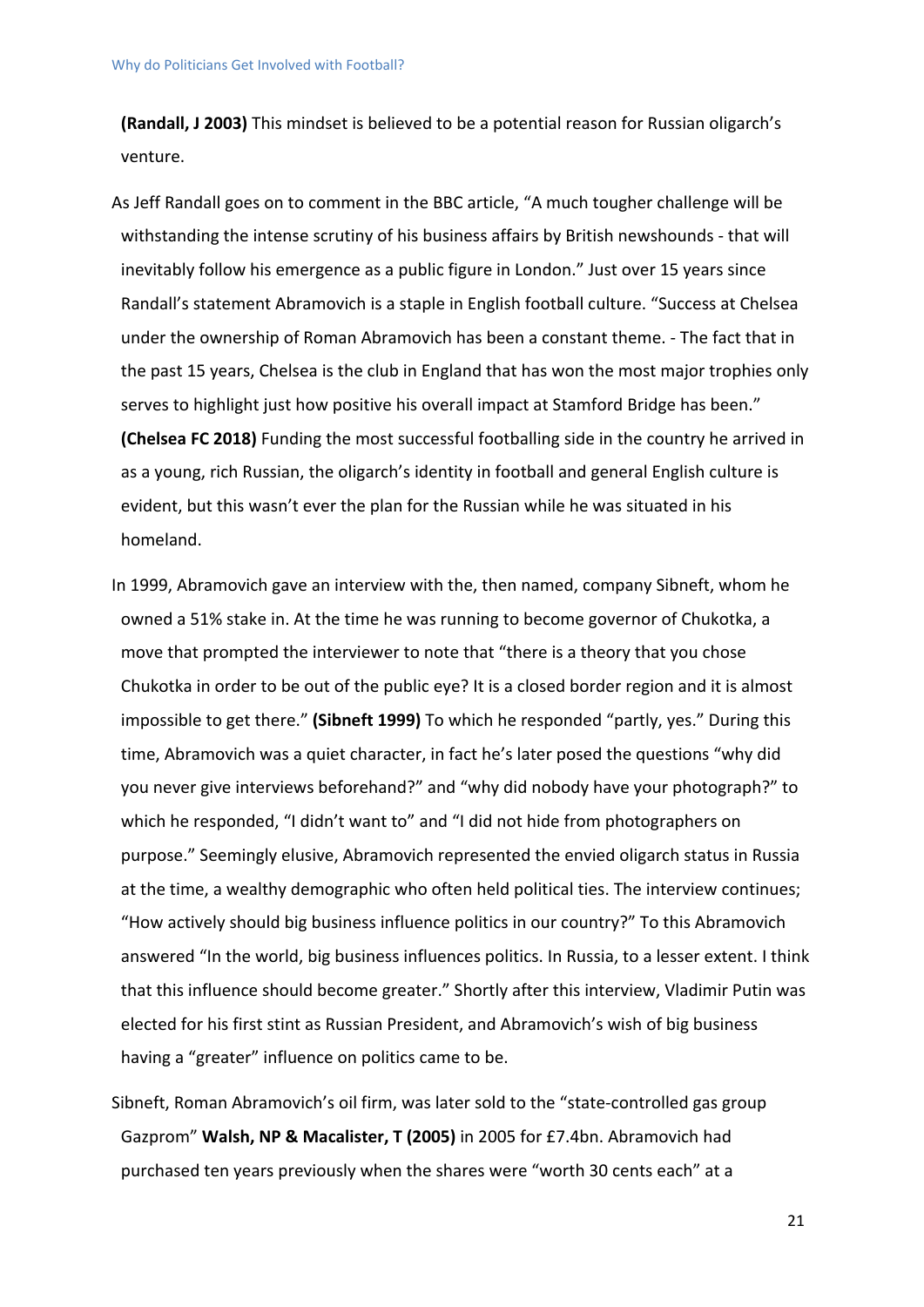"privatisation auction". It would later emerge, in 2011, during court proceedings brought against Abramovich by former "mentor, Boris Berezovsky" **Koshan, N (2003)** that this auction had been rigged by Berezovsky in favour of Abramovich. "Jonathan Sumption QC, representing Mr Abramovich said - Mr Berezovsky had "persuaded" the Yeltsin government to create Sibneft out of state-owned businesses in return for the support of his media. There had then been a "rigged auction" – "rigged by Mr Berezovsky himself." **Whitehead, T (2011)** It was also reported that "Roman Abramovich funded French palaces and a private jet for fellow oligarch Boris Berezovsky to act as his 'political godfather." This would later lead the duo into the 'Aluminium Wars' of the early 2000s.

Boris Berezovsky died in 2013, with a coroner reaching "an open verdict on the death - after hearing conflicting expert evidence about the way that the Russian oligarch was found hanged." **Cobain, I (2014)** Abramovich's late 'mentor' was a critic of President Putin in his later years, which may explain his inclusion in the 2017 Washington Post article '*Here are 10 critics of Vladimir Putin who died violently or in suspicious ways'.* **Filipov, D (2017)** The article goes on to describe that "his falling out with Putin led to his self-exile in the United Kingdom, where he vowed to bring down the president." Coming back to the main questions of this essay; why do politicians get involved with football? I put forward the idea that Berezovsky stands as a testament of what Abramovich fears most, an untimely death in a *suspicious* circumstance. Al Jazeera reported in 2017 that "proximity to Putin, which used to be considered most important for capital growth in the Russian oligarchic system, is now becoming a considerable risk." **Dobrokhotov, R (2017)** While Reuters Russia label "acquaintance with Putin a toxic asset for a number of businessmen." **Golubkova, E, Korsunskaya, D & Stolyarov, G (2017)** Putin has become an enemy of people like the Chelsea owner, therefore he must be kept sweet.

Abramovich was suspected of being involved in Russia's successful 2018 World Cup bid. "A 2014 parliamentary report outlined how an ex-MI6 agent, - had been spying on the Russian delegation on behalf of the failed England bid. 'Roman [Abramovich] was absolutely integral to the Russian bid.' an anonymous source, [believed to be the agent], told the *Sunday Times*." **Montague, J (2017:58)** This act can be viewed as a political favour for Putin due to the massive financial opportunities hosting a World Cup can bring. Alongside this, "as a reward for securing the finals, Abramovich was handed a large bill to pay. 'I don't rule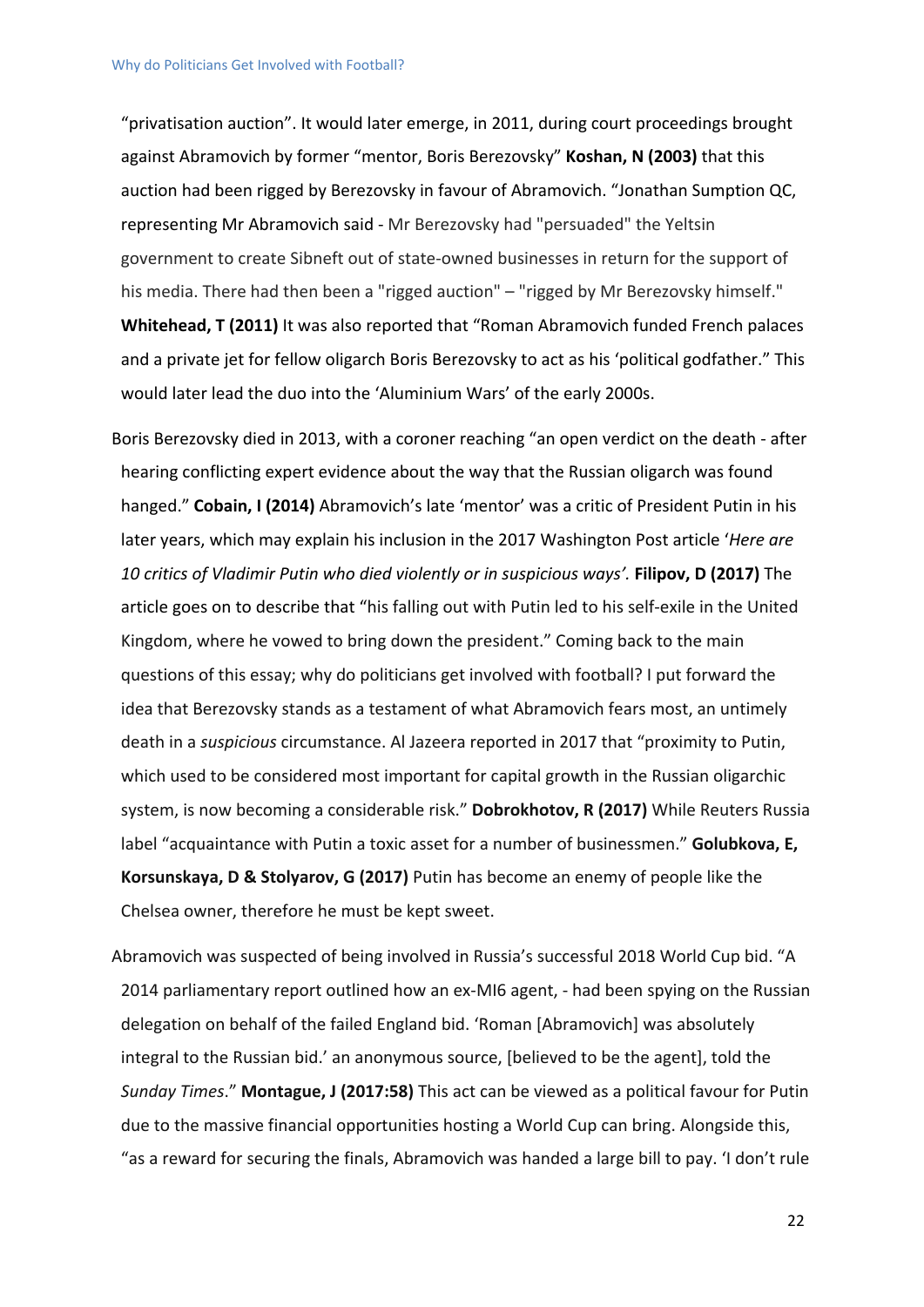out that Mr Abramovich may take part in one of these projects,' Putin said when discussing who would contribute to the cost of building the stadiums for 2018." (2017) These acts add to the reports that Abramovich "admitted paying billions of dollars for political favours." **Sage, A (2018)** Now when assessing this and the fact that was originally reported by Jeff Randall (2003) that his purchase of Chelsea Football Club cemented "his emergence as a public figure in London." I believe there is sufficient evidence to suggest Roman Abramovich became involved with football in England to become a staple of English culture, something that would remove the considerable risk of backlash from his former business or political ties. In the words of Matthew Syed; "Roman Abramovich used Chelsea to sanitise his image." **Syed, M (2018)**

#### <span id="page-22-0"></span>**Conclusion**

- In conclusion, based upon the case studies given, and in conjunction with Benedict Anderson's *Imagined Communities* theory*,* we can deduce that politicians get involved with football mainly, but not exclusively, for their own personal gain whilst using a footballing fan base as a target audience. Moreover, this essay builds further on Anderson's theory by unveiling certain characteristics imagined communities develop that differentiate themselves from one another.
- Whilst using the Argentine template taken from Duke and Crolley's (2001) findings, you could distinguish certain traits from the given case studies such as; an imagined community's tendency to gravitate towards nostalgic propaganda, as shown in the Beitar case study. Something else unearthed was that an imagined community also has the capacity to pick and choose how it reacts to a politician's involvement at their club, and the wherewithal to alter, or rebel against, the general consensus of the imagined community. Finally, shown in the FC Barcelona case study, the sub nationalist aspect of an imagined community is sometimes integral to its outlook. If a demographic is made an enemy of another population, such Catalonia versus Franco, it can shut itself off from the outside world and promote its own identity.
- Another point to make is that the level of involvement a county's government has had in sport historically can influence how the sporting imagined community react to political involvement. This is why Abramovich and Chelsea's relationship was studied as it could be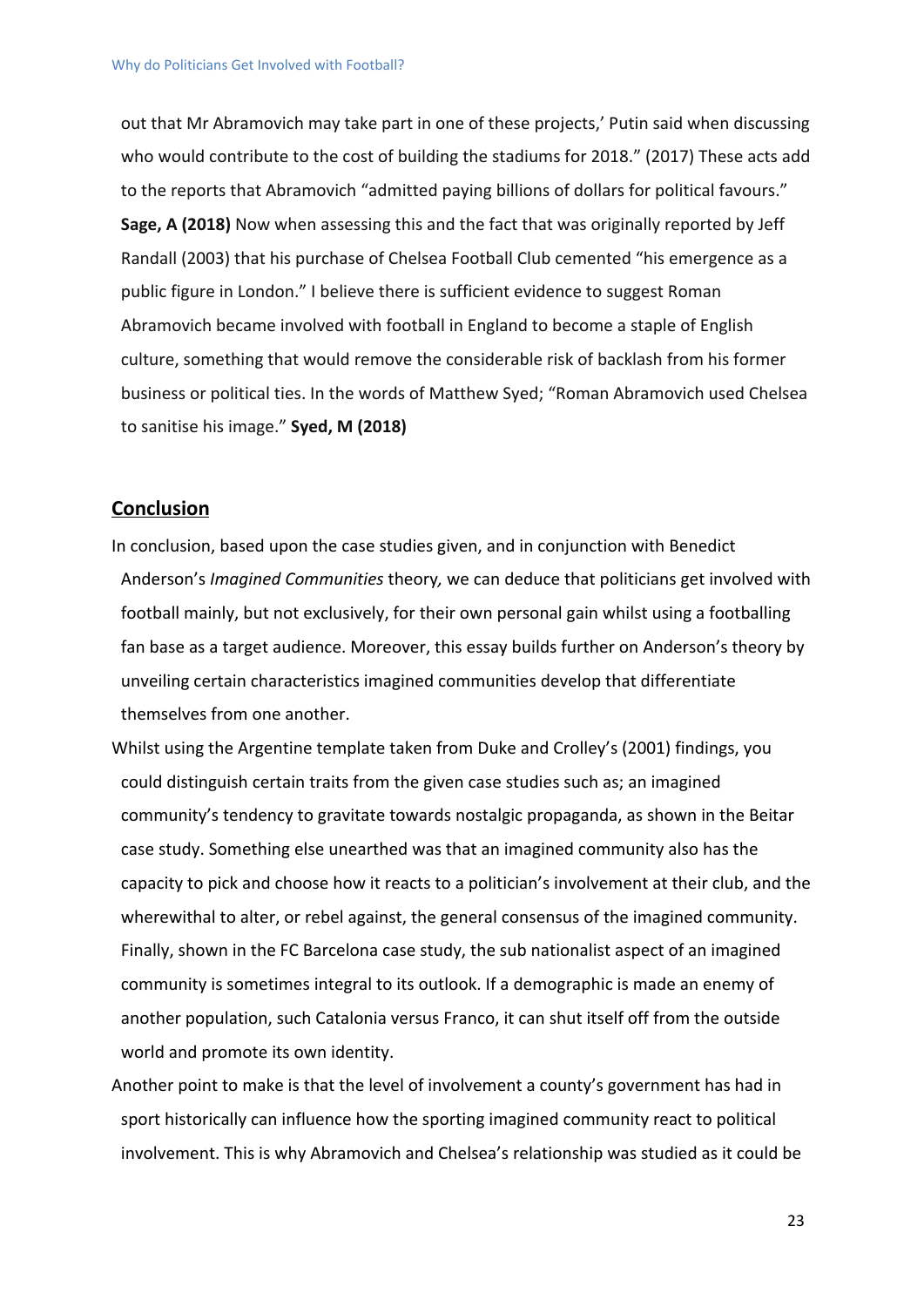argued there isn't much political involvement in football in the UK due to the country's lack of trust in politicians who have, as seen in this graph, consistently been ranked amongst the least trust worthy professions.



### **Table 1: Trust in professions: Trust to tell the truth, 1983-2014. (Institute for Government Online, 2015)**

Looking ahead, there could be considerable arguments made in favour of further research into the topics touched upon in this study. As one of the first academic writings bridging the gap between politics and sport while keeping in mind Anderson's *Imagined Community* theory, this essay could be used an initial foray into topics regarding football fan bases as imagined communities. For example, the Argentine template based around the *Barrios* that shaped Argentine political parties could be further used as a means to look into how local football sides that people identify with shape their own identity and personality. Another potential study based upon this essay could be look further into the success rate of 'New' Labour's Social Exclusion Unit and whether it has had a positive or negative affect on grassroots football in the UK.

Additionally, it is also worth noting that a study could be conducted using the same format as this dissertation but without such 'westernised' cultures. Although it could be said Israel do not geographically fit this profile, it could be argued they stride to replicate a western society.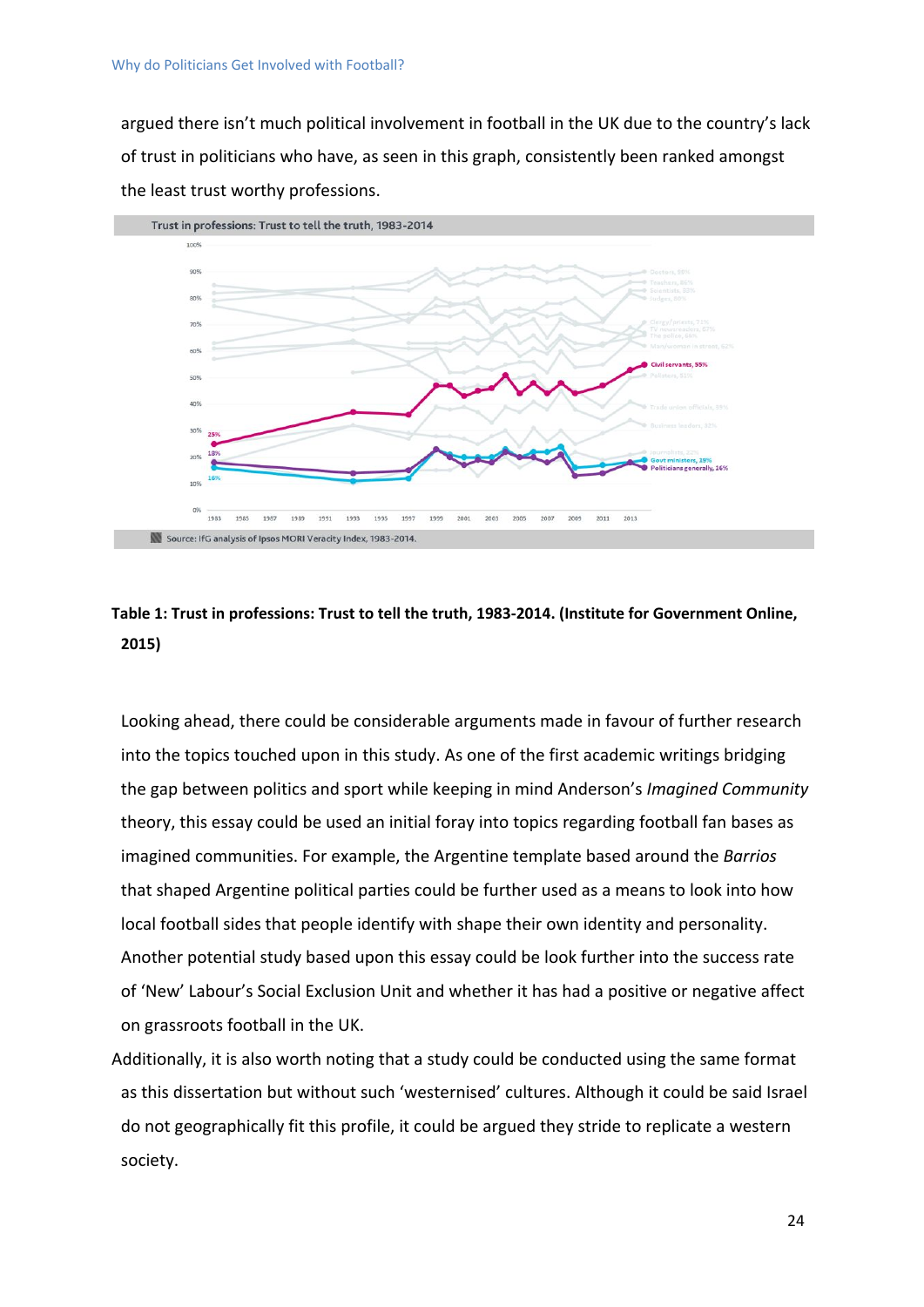The average football fan, whether intentionally or not, identifies with an imagined community of fellow supporters. This community offers the perfect target audience for a politician to use as a springboard for political or personal advances and, based upon the country the politician is operating in, will continue to do so. The question that comes from this essay is one that asks if that imagined community chooses to adhere to a politician's influence on their football club.

#### <span id="page-24-0"></span>**Appendices**

<span id="page-24-1"></span>1. **Table 1: Trust in Professions: Trust to tell the truth, 1983-2014. (Institute for Government Online, 2015)**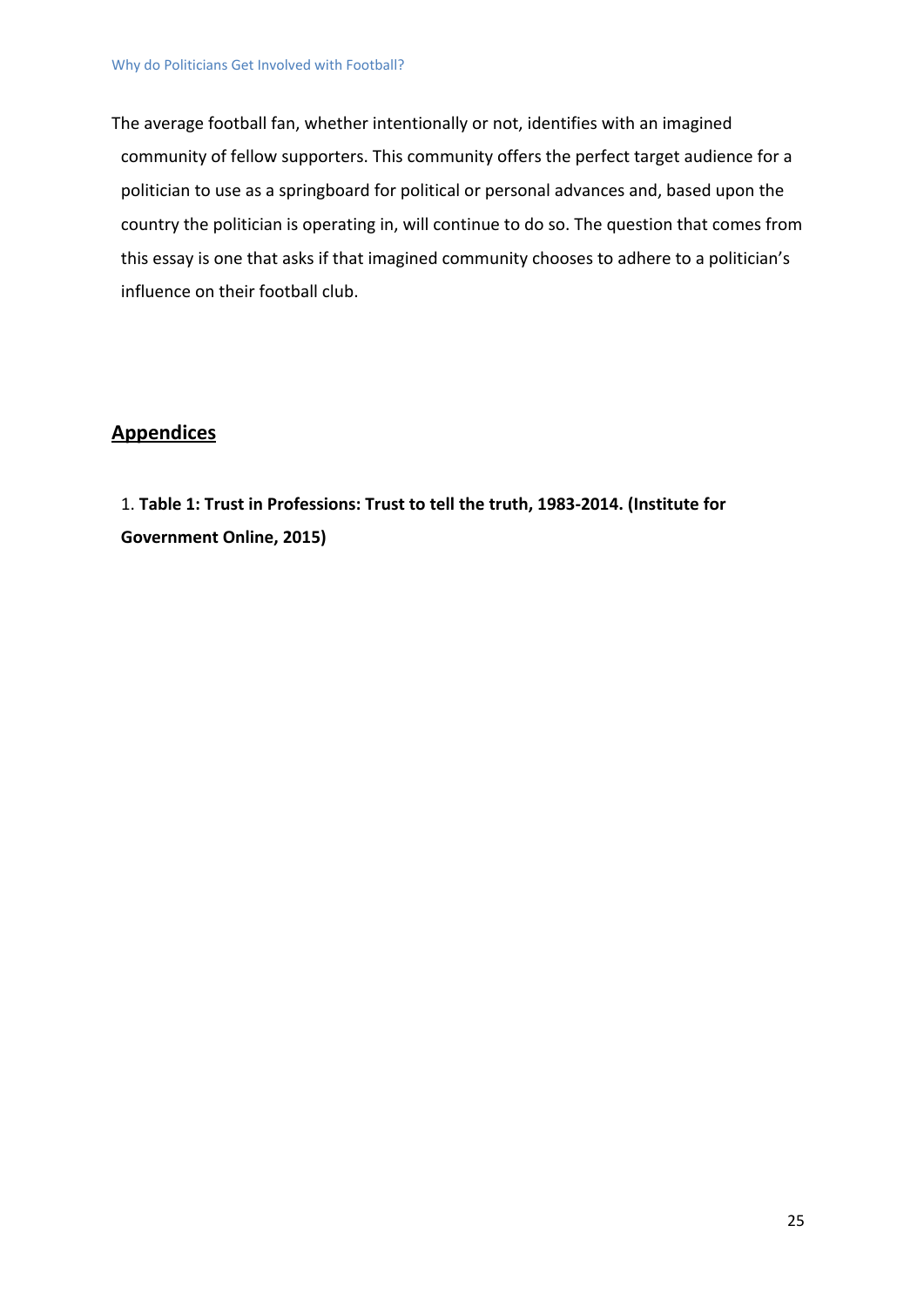### **Bibliography**

- 1. "1950-1961. The Kubala Era." n.d. Accessed January 15, 2019. [https://www.fcbarcelona.com/en/news/643900/1950-1961-the-kubala-era.](https://www.fcbarcelona.com/en/news/643900/1950-1961-the-kubala-era)
- 2. "Beitar's Racism Has a Long, Inglorious History." n.d. Accessed January 22, 2019. <https://www.timesofisrael.com/beitars-racism-has-a-long-inglorious-history/>.
- 3. "Celebrating 15 Success-Filled Years | Official Site | Chelsea Football Club." n.d. Chelsea FC. Accessed January 30, 2019.

[https://www.chelseafc.com/en/news/2018/7/1/celebrating-15-success-filled-years-.](https://www.chelseafc.com/en/news/2018/7/1/celebrating-15-success-filled-years-)

- 4. "Interview with Sibneft Board Member Roman Abramovich." n.d. Accessed January 14, 2019. [https://www.gazprom-neft.com/press-center/lib/3761/.](https://www.gazprom-neft.com/press-center/lib/3761/)
- 5. "Netanyahu Avoids the Tough Questions in First-of-a-Kind Instagram Q&A." n.d. Accessed January 24, 2019. [https://www.timesofisrael.com/netanyahu-avoids-the-tough-questions-in-first-of-a](https://www.timesofisrael.com/netanyahu-avoids-the-tough-questions-in-first-of-a-kind-instagram-qa/)[kind-instagram-qa/.](https://www.timesofisrael.com/netanyahu-avoids-the-tough-questions-in-first-of-a-kind-instagram-qa/)
- 6. "Revisionist Zionism." n.d. Accessed January 24, 2019. <https://www.jewishvirtuallibrary.org/revisionist-zionism>.
- 7. "Seu leaflet.pdf." n.d. [https://webarchive.nationalarchives.gov.uk/+/http:/www.cabinetoffice.gov.uk/medi](https://webarchive.nationalarchives.gov.uk/+/http:/www.cabinetoffice.gov.uk/media/cabinetoffice/social_exclusion_task_force/assets/publications_1997_to_2006/seu_leaflet.pdf) [a/cabinetoffice/social\\_exclusion\\_task\\_force/assets/publications\\_1997\\_to\\_2006/seu](https://webarchive.nationalarchives.gov.uk/+/http:/www.cabinetoffice.gov.uk/media/cabinetoffice/social_exclusion_task_force/assets/publications_1997_to_2006/seu_leaflet.pdf) leaflet.pdf.
- 8. Allison, Lincoln. 2004. *The Global Politics of Sport: The Role of Global Institutions in Sport*. Routledge
- 9. Alpher, Rogel. 2018. "Opinion | Israelis like Their Racism Sweetened." Haaretz.com. November 15, 2018. [https://www.haaretz.com/opinion/.premium-israelis-like-their-racism-sweetened-1.](https://www.haaretz.com/opinion/.premium-israelis-like-their-racism-sweetened-1.6653422) [6653422.](https://www.haaretz.com/opinion/.premium-israelis-like-their-racism-sweetened-1.6653422)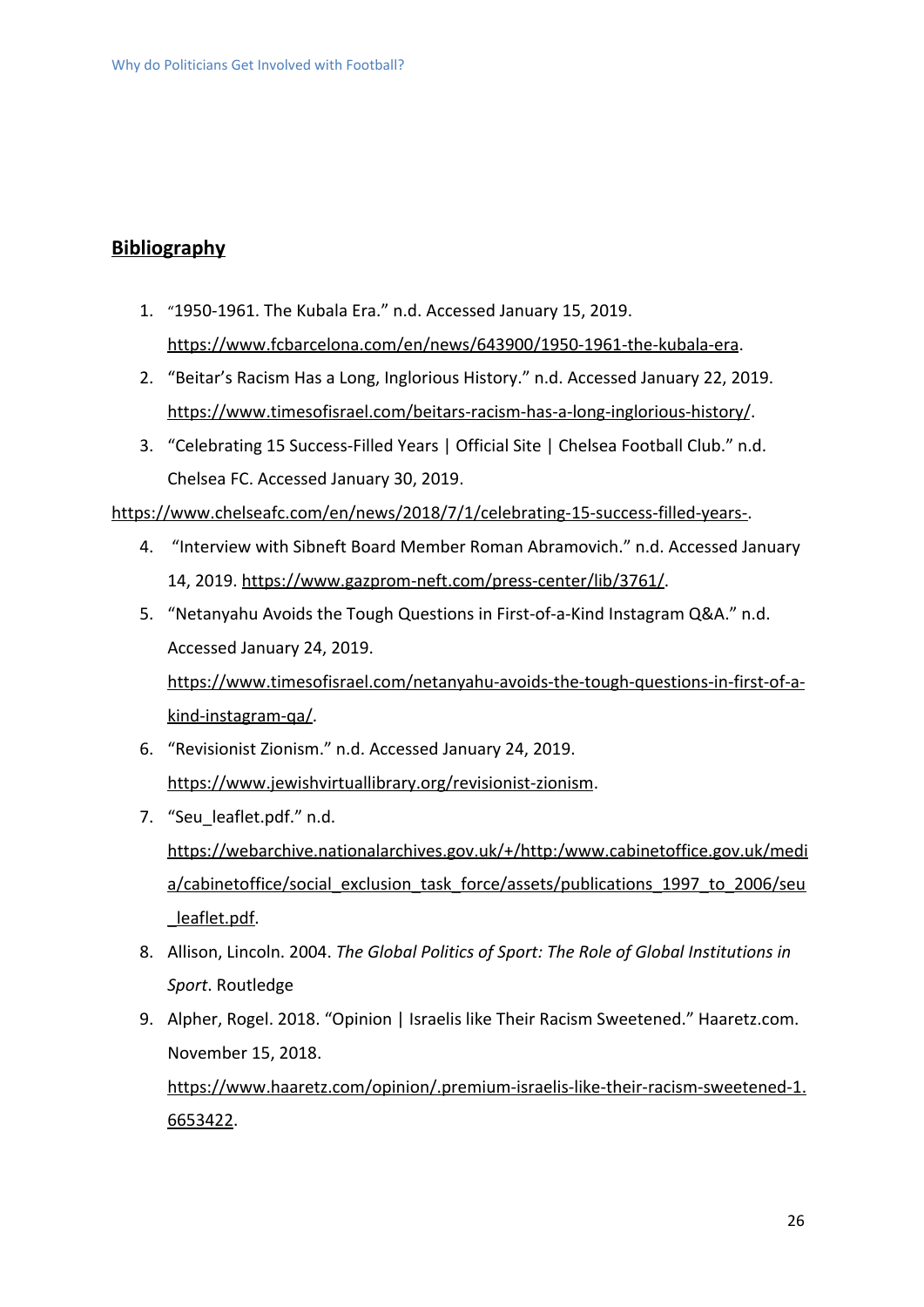- 10. Anderson, Benedict. 2006. *Imagined Communities: Reflections on the Origin and Spread of Nationalism*. Verso Books. P.6.
- 11. Assinder, Nick. n.d. "BBC News." *BBC*. Accessed January 29, 2019.
- 12. BBC News. 2013. "Guide to Israel's Political Parties." *BBC*, January 21, 2013. <https://www.bbc.com/news/world-middle-east-21073450>.
- 13. *BBC*. n.d. "Alfredo Di Stefano: Did General Franco Halt Barcelona Transfer?" Accessed January 15, 2019. <https://www.bbc.co.uk/sport/football/28204560>.
- 14. *BBC*. n.d. "BBC NEWS." Accessed February 4, 2019.
- 15. Bellah, Robert N., Richard Madsen, William M. Sullivan, Ann Swidler, and Steven M. Tipton. 2007. *Habits of the Heart: Individualism and Commitment in American Life*. University of California Press. P.11.
- 16. Burns, Jimmy, and A. Barca. 1999. "A People's Passion." London: Bloomsbury. P.85.
- 17. Busby, Robert. 2009. *Marketing the Populist Politician: The Demotic Democrat*. P.113.
- 18. Cobain, Ian. 2014. "Boris Berezovsky Inquest Returns Open Verdict on Death." *The Guardian*, March 27, 2014.

[http://www.theguardian.com/world/2014/mar/27/boris-berezovsky-inquest-open-v](http://www.theguardian.com/world/2014/mar/27/boris-berezovsky-inquest-open-verdict-death) [erdict-death](http://www.theguardian.com/world/2014/mar/27/boris-berezovsky-inquest-open-verdict-death).

19. Dobrokhotov, Roman. 2017. "How Putin Became a Problem for Russian Oligarchs." *Al Jazeera*.

[https://www.aljazeera.com/indepth/opinion/putin-problem-russian-oligarchs-17122](https://www.aljazeera.com/indepth/opinion/putin-problem-russian-oligarchs-171223160627724.html) [3160627724.html](https://www.aljazeera.com/indepth/opinion/putin-problem-russian-oligarchs-171223160627724.html).

- 20. Duke, Vic, and Liz Crolley. 2001. "Fútbol, Politicians and the People: Populism and Politics in Argentina." *The International Journal of the History of Sport* 18 (3): 93–116.
- 21. Filipov, David. 2017. "Here Are 10 Critics of Vladimir Putin Who Died Violently or in Suspicious Ways." *The Washington Post*, March 23, 2017. [https://www.washingtonpost.com/news/worldviews/wp/2017/03/23/here-are-ten](https://www.washingtonpost.com/news/worldviews/wp/2017/03/23/here-are-ten-critics-of-vladimir-putin-who-died-violently-or-in-suspicious-ways/)[critics-of-vladimir-putin-who-died-violently-or-in-suspicious-ways/](https://www.washingtonpost.com/news/worldviews/wp/2017/03/23/here-are-ten-critics-of-vladimir-putin-who-died-violently-or-in-suspicious-ways/)
- 22. *Forever Pure.* 2016. [Documentary]. Maya Zinshtein. Maya Films Ltd.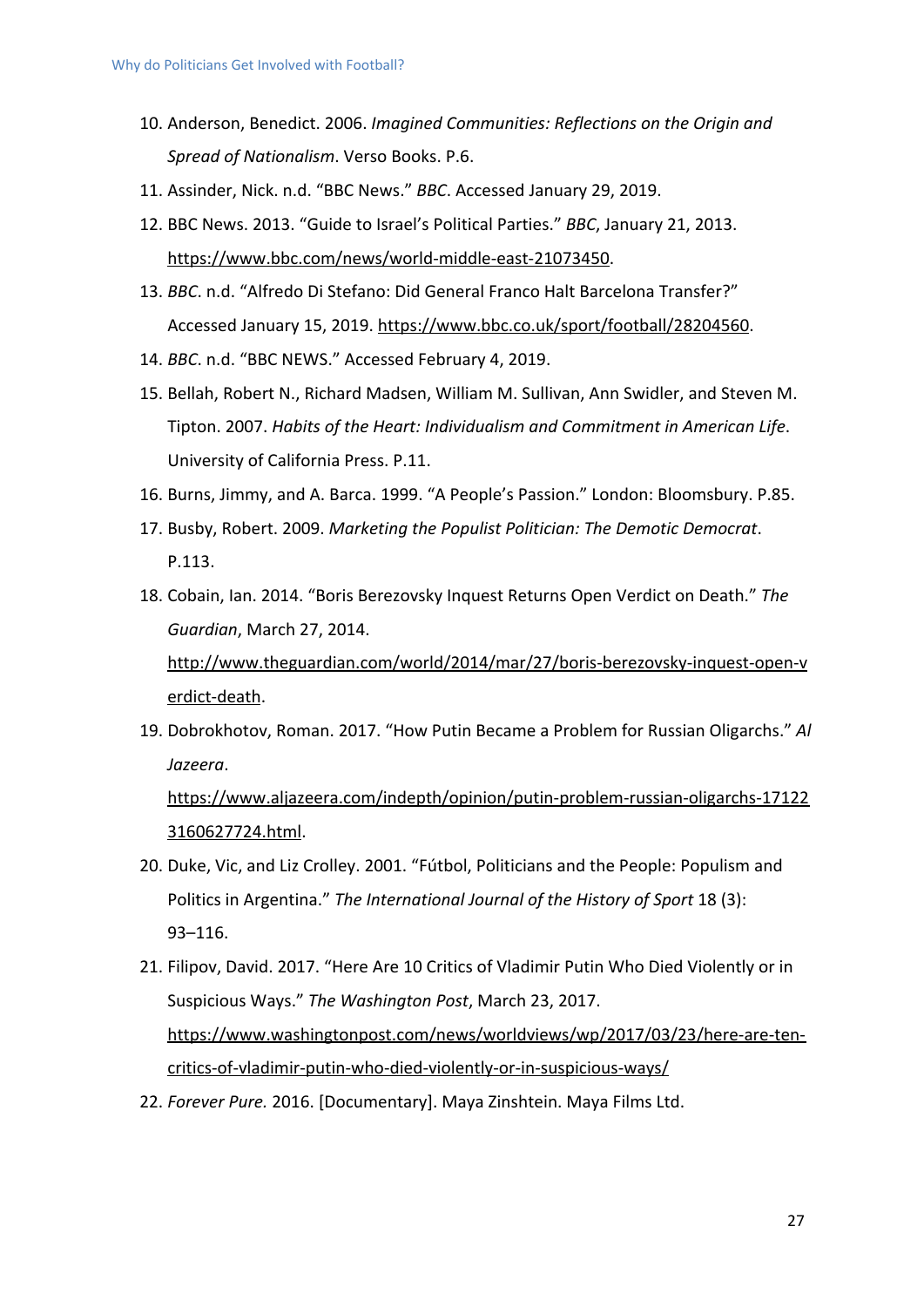- 23. Ingham, Alan G., and Mary G. McDonald. 2003. "Sport and Community/communitas." *Sporting Dystopias: The Making and Meaning of Urban Sport Cultures*, 17–34.
- 24. Jeffrey Heller. 2018. "Easy Netanyahu Win Predicted in First Poll since Israel Election Set," *Reuters*, December 25, 2018.

[https://www.reuters.com/article/us-israel-politics-idUSKCN1OO0EJ.](https://www.reuters.com/article/us-israel-politics-idUSKCN1OO0EJ)

- 25. Jolly, Richard. 2010. "Football's Working-Class Roots." The National. The National. October 23, 2010. <https://www.thenational.ae/sport/football-s-working-class-roots-1.524211>.
- 26. Kochan, Nick. 2003. "The Deal That Made a Russian Oligarch." *The Guardian*, July 6, 2003.<http://www.theguardian.com/business/2003/jul/06/russia.football>.
- 27. Kuhn, Gabriel. 2011. *Soccer vs. the State: Tackling Football and Radical Politics*. PM Press. P.51.
- 28. Lechner, Frank J. 2007. "Imagined Communities in the Global Game: Soccer and the Development of Dutch National Identity." *Global Networks-A Journal of Transnational Affairs* 7 (2): 215–29.
- 29. Lewis, Reuben. 2017. "Breakaway Club Beitar Nordia Are Rejecting the Racism of La Familia's Far-Right Ultras." Sports. VICE. January 4, 2017. [https://sports.vice.com/en\\_uk/article/bmq7vz/breakaway-club-beitar-nordia-are-rej](https://sports.vice.com/en_uk/article/bmq7vz/breakaway-club-beitar-nordia-are-rejecting-the-racism-of-la-familias-far-right-ultras) [ecting-the-racism-of-la-familias-far-right-ultras](https://sports.vice.com/en_uk/article/bmq7vz/breakaway-club-beitar-nordia-are-rejecting-the-racism-of-la-familias-far-right-ultras).
- 30. Lowe, Sid. 2013. *Fear and Loathing in La Liga: Barcelona vs Real Madrid*. Random House. P.10.
- 31. Lutz, Tom. 2018. "Israeli Football Club Renames Itself Beitar Trump Jerusalem after 'Courageous' President." *The Guardian*, May 13, 2018. [http://www.theguardian.com/football/2018/may/13/beitar-jerusalem-donald-trum](http://www.theguardian.com/football/2018/may/13/beitar-jerusalem-donald-trump-us-embassy-israel) [p-us-embassy-israel](http://www.theguardian.com/football/2018/may/13/beitar-jerusalem-donald-trump-us-embassy-israel).
- 32. Marx, Karl, Joseph J. O'Malley, and Richard A. Davis. 1994. "'A Contribution to the Critique of Hegel's Philosophy of Right: Introduction'." In *Marx: Early Political Writings*, 57–70. Cambridge University Press.
- 33. Mason, Rowena. 2012. "David Cameron Suffers a 'Jackie Milburn Moment' over Claims He Is a Pasty Lover." *The Daily Telegraph*, March 29, 2012.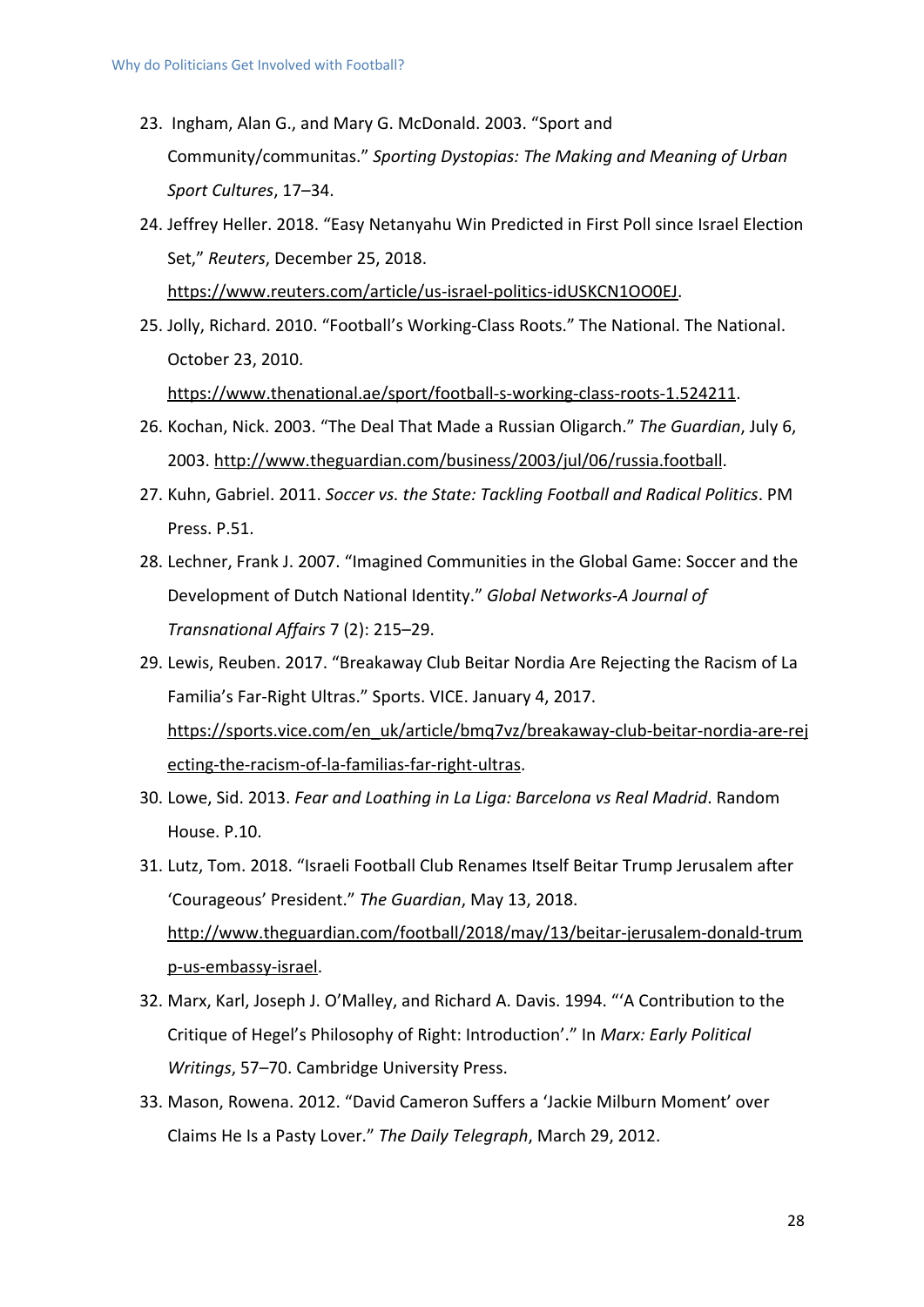[https://www.telegraph.co.uk/news/politics/9172043/David-Cameron-suffers-a-Jacki](https://www.telegraph.co.uk/news/politics/9172043/David-Cameron-suffers-a-Jackie-Milburn-moment-over-claims-he-is-a-pasty-lover.html) [e-Milburn-moment-over-claims-he-is-a-pasty-lover.html.](https://www.telegraph.co.uk/news/politics/9172043/David-Cameron-suffers-a-Jackie-Milburn-moment-over-claims-he-is-a-pasty-lover.html)

34. McCarthy, Rory. 2008. "Secular Businessman Elected Mayor of Jerusalem." *The Guardian*, November 12, 2008.

<http://www.theguardian.com/world/2008/nov/12/israel-jerusalem-mayor>.

- 35. Mishra, Samiran. 2018. "The Most Racist Club in the World Story of Beitar Jerusalem and Muskeljudentum," March. [https://www.footballparadise.com/beitar-jerusalem/.](https://www.footballparadise.com/beitar-jerusalem/)
- 36. Montague, James. 2017. *The Billionaires Club: The Unstoppable Rise of Football's Super-Rich Owners WINNER FOOTBALL BOOK OF THE YEAR, SPORTS BOOK AWARDS 2018*. Bloomsbury Publishing. P.58
- 37. Ranachan, Emma Kate. 2008. "Cheering for Barça: FC Barcelona and the Shaping of Catalan Identity." McGill University.

[http://www.academia.edu/download/30917004/thesisfile22036.pdf.](http://www.academia.edu/download/30917004/thesisfile22036.pdf)

- 38. Randall, Jeff. n.d. "BBC NEWS." *BBC*. Accessed January 29, 2019.
- 39. Rein, Raanan. 1998. "'El Primer Deportista': The Political Use and Abuse of Sport in Peronist Argentina." *The International Journal of the History of Sport* 15 (2): 54–76.
- 40. Sage, Adam. 2018. "Roman Abramovich Denied Swiss Residency over 'crime Links.'" *The Times*, September 26, 2018.

[https://www.thetimes.co.uk/article/roman-abramovich-denied-swiss-residency-over](https://www.thetimes.co.uk/article/roman-abramovich-denied-swiss-residency-over-crime-links-m8pvzd55x) [-crime-links-m8pvzd55x](https://www.thetimes.co.uk/article/roman-abramovich-denied-swiss-residency-over-crime-links-m8pvzd55x).

- 41. Shobe, Hunter. 2008. "Place, Identity and Football: Catalonia, Catalanisme and Football Club Barcelona, 1899–1975." *National Identities* 10 (3): 329–43.
- 42. Smith, Jason M., and Alan G. Ingham. 2003. "On the Waterfront: Retrospectives on the Relationship between Sport and Communities." *Sociology of Sport Journal* 20 (3): 252–74.
- 43. Syed, Matthew. 2018. "Roman Abramovich Used Chelsea to Sanitise His Image and Made Them Winners." *The Times*, August 27, 2018. [https://www.thetimes.co.uk/article/roman-abramovich-used-chelsea-to-sanitise-his](https://www.thetimes.co.uk/article/roman-abramovich-used-chelsea-to-sanitise-his-image-and-made-them-winners-ddbz9jlsl)[image-and-made-them-winners-ddbz9jlsl.](https://www.thetimes.co.uk/article/roman-abramovich-used-chelsea-to-sanitise-his-image-and-made-them-winners-ddbz9jlsl)